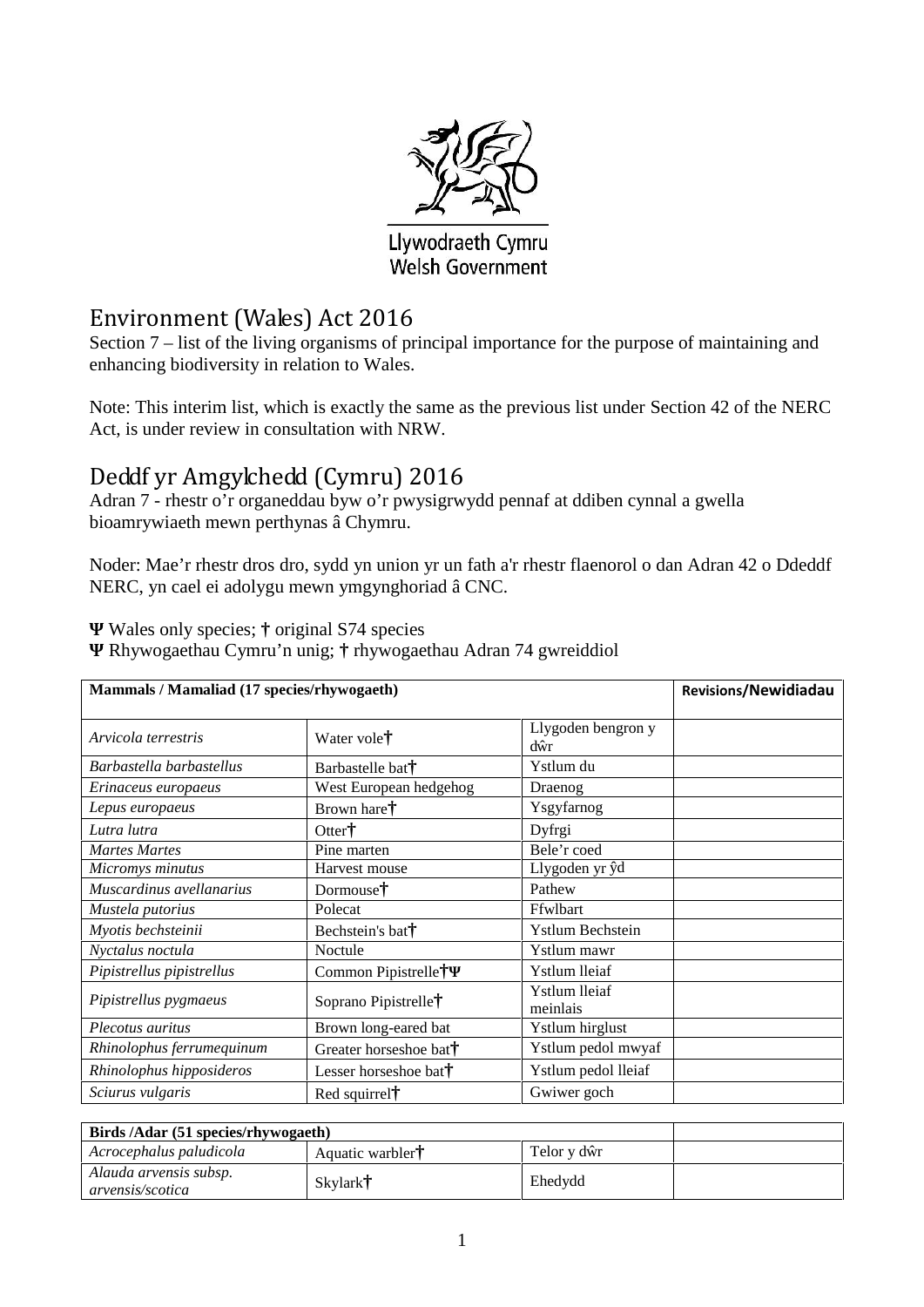| Anser albifrons subsp.                 | Greenland greater white-        | G ydd dalcen-wen         |  |
|----------------------------------------|---------------------------------|--------------------------|--|
| flavirostris<br>Anthus trivialis       | fronted goose                   | yr Ynys Las              |  |
|                                        | Tree pipit                      | Corhedydd y coed         |  |
| Botaurus stellaris                     | Great bittern†                  | Aderyn y bwn             |  |
| Branta bernicula subsp.<br>bernicula   | Dark-bellied brent goose        | Gwydd ddu Siberia        |  |
| Caprimulgus europaeus                  | European nightjar†              | Troellwr mawr            |  |
| Carduelis cabaret                      | Lesser redpoll                  | Llinos bengoch fach      |  |
| Carduelis cannabina subsp.             |                                 |                          |  |
| autochthona/cannabina                  | Common linnet†                  | Llinos                   |  |
| Carduelis flavirostris subsp.          | Twite                           |                          |  |
| bensonorum/pipilans                    |                                 | Llinos y mynydd          |  |
| Charadrius hiaticula                   | Ringed plover                   | Cwtiad torchog           |  |
| Circus cyaneus                         | Hen harrier <sup>†</sup>        | Boda tinwyn              |  |
| Coccothraustes coccothraustes          | Hawfinch                        | Gylfinbraff              |  |
| Crex crex                              | Corncrake <sup>†</sup>          | Rhegen yr d              |  |
| Cuculus canorus                        | Common cuckoo                   | Cog                      |  |
| Cygnus columbianus subsp.              | Tundra swan = Bewick's swan     | Alarch Bewick            |  |
| Bewickii                               |                                 |                          |  |
| Dendrocopus minor subsp.<br>Comminutus | Lesser spotted woodpecker       | Cnocell fraith leiaf     |  |
| Emberiza calandra subsp.               |                                 |                          |  |
| calandra/clanceyi                      | Corn bunting $\dagger$          | Bras yr d                |  |
| Emberiza citrinella                    | Yellowhammer <sup>†</sup>       | Bras melyn               |  |
| Emberiza schoeniclus                   | Reed bunting†                   | Bras y cyrs              |  |
| Falco tinnunculus                      | Kestrel                         | Cudyll coch              |  |
| Ficedula hypoleuca                     | Pied flycatcher                 | Gwybedog brith           |  |
| Lagopus lagopus subsp. scotica         | Red grouse                      | Grugiar goch             |  |
| Lanius collurio                        | Red-backed shrike               | Cigydd cefngoch          |  |
| Larus argentatus subsp.                | Herring gull                    | Gwylan y penwaig         |  |
| argenteus                              |                                 |                          |  |
| Larus ridibundus                       | <b>Black-headed Gull</b>        | Gwylan benddu            |  |
| Limosa lapponica                       | Bar-tailed godwit               | Rhostog<br>gynffonfraith |  |
| Locustella naevia                      | Common grasshopper warbler      | Troellwr bach            |  |
| Lullula arborea                        | Woodlark                        | Ehedydd y coed           |  |
| Melanitta nigra                        | Common scoter†                  | Môr-hwyaden ddu          |  |
| Motacilla flava subsp. flavissima      | Yellow wagtail                  | Siglen felen             |  |
| Muscicapa striata                      | Spotted flycatcher <sup>†</sup> | Gwybedog mannog          |  |
| Numenius arquata                       | Eurasian curlew†                | Gylfinir                 |  |
| Parus montanus subsp.                  |                                 |                          |  |
| Kleinschimdti                          | Willow tit                      | Titw'r helyg             |  |
| Parus palustris subsp.                 | Marsh tit                       | Titw'r wern              |  |
| palustris/dresseri                     |                                 |                          |  |
| Passer domesticus                      | House sparrow                   | Aderyn y to              |  |
| Passer montanus                        | Eurasian tree sparrow†          | Golfan y mynydd          |  |
| Perdix perdix                          | Grey partridge <sup>†</sup>     | Petrisen                 |  |
| Phylloscopus sibilatrix                | Wood warbler                    | Telor y coed             |  |
| Pluvialis apricaria                    | Golden plover <sup>†</sup>      | Cwtiad aur               |  |
| Prunella modularis subsp.              | Hedge accentor (Dunnock,        |                          |  |
| <b>Occidentalis</b>                    | Hedge sparrow)                  | Llwyd y gwrych           |  |
| Puffinus mauretanicus                  | Balearic shearwater             | Aderyn drycin y          |  |
|                                        |                                 | Balearig                 |  |
| Pyrrhocorax pyrrhocorax                | Chough <sup>†</sup>             | Brân goesgoch            |  |
| Pyrrhula pyrrhula subsp. pileata       | Common bullfinch†               | Coch y berllan           |  |
| Sterna dougallii                       | Roseate tern†                   | Môr-wennol wridog        |  |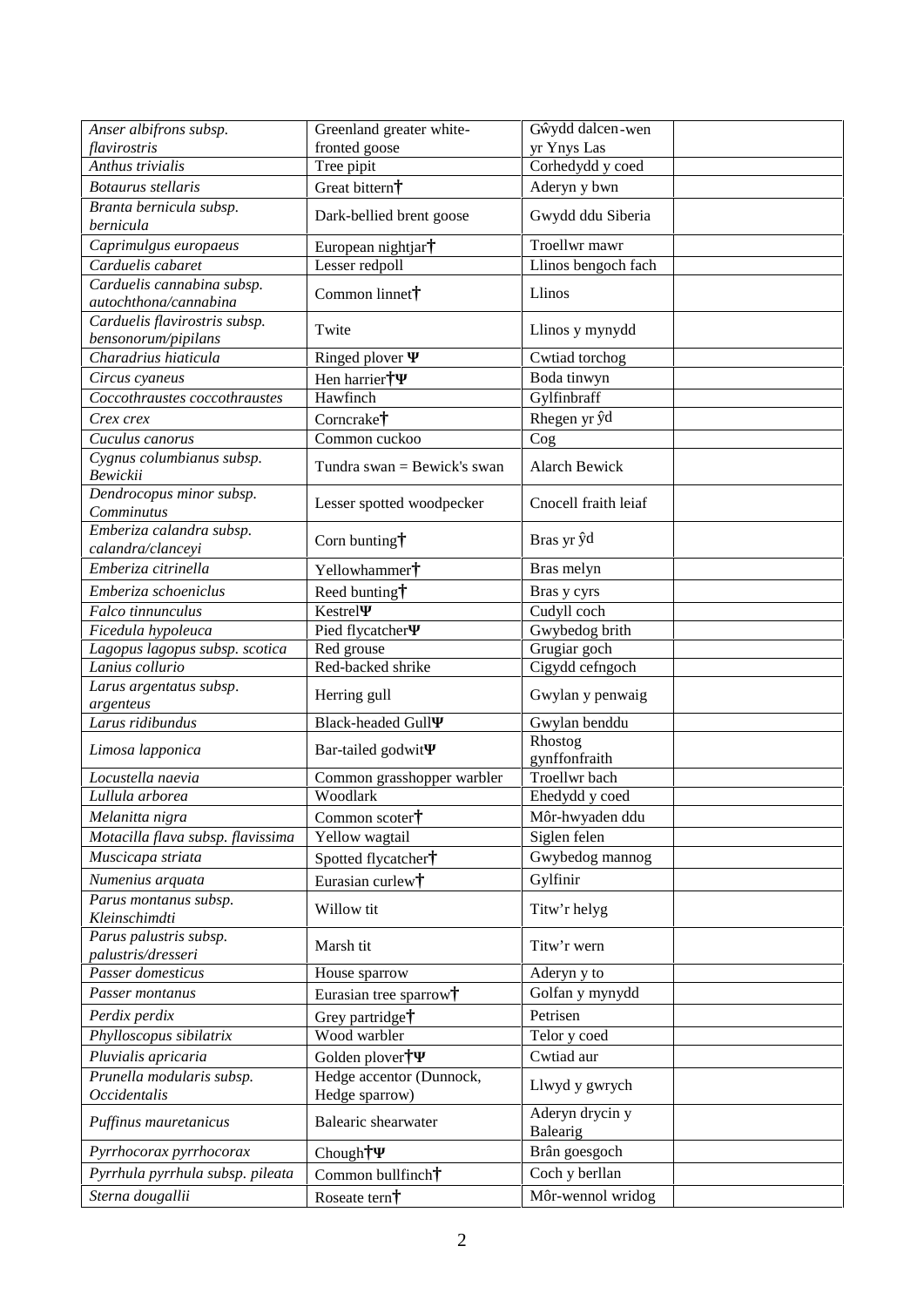| Stretopelia turtur               | European turtle dove <sup>†</sup> | Turtur                |  |
|----------------------------------|-----------------------------------|-----------------------|--|
| Sturnus vulgaris subsp. vulgaris | Common starling                   | Drudwen               |  |
| Tetrao tetrix subsp. britannicus | Black grouse†                     | Grugiar ddu           |  |
| Turdus philomelos subsp.clarkei  | Song thrush $\dagger$             | <b>Bronfraith</b>     |  |
| Turdus torquatus                 | Ring ouzel                        | Mwyalchen y<br>mynydd |  |
| Vanellus vanellus                | Northern lapwing†                 | Cornchwiglen          |  |

| Fish / Pysgod (10 species/rhywogaeth) |                               |                       |  |
|---------------------------------------|-------------------------------|-----------------------|--|
| Alosa alosa                           | Allis shad $\dagger$          | Herlyn                |  |
| Alosa fallax                          | Twaite shad <sup>†</sup>      | Gwangen               |  |
| Anguilla anguilla                     | European eel                  | Llysywen              |  |
|                                       | Whitefish (Powan, Gwyniad, or | Gwyniad (Gwyniad      |  |
| Coregonus lavaretus                   |                               | Llumonwy, Gwyniad     |  |
|                                       | Schelly)                      | Derwennydd)           |  |
|                                       |                               | Llysywen bendoll yr   |  |
| Lampetra fluviatilis                  | River lamprey                 | afon                  |  |
| Osmerus eperlanus                     | Smelt (Sparling)              | <b>Brwyniad Conwy</b> |  |
|                                       |                               | Llysywen bendoll y    |  |
| Petromyzon marinus                    | Sea lamprey                   | môr                   |  |
| Salmo salar                           | Atlantic salmon               | Eog                   |  |
| Salmo trutta                          | Brown / Sea trout             | Brithyll / Siwin      |  |
| Salvelinus alpinus                    | Arctic char                   | Torgoch               |  |

| Reptiles and amphibians / Ymlusgiaid ac Amffibiaid (8 species/rhywogaeth) |                                 |                                      |
|---------------------------------------------------------------------------|---------------------------------|--------------------------------------|
| Anguis fragilis                                                           | Slow-worm                       | Neidr ddefaid                        |
| Bufo bufo                                                                 | Common toad                     | Llyffant dafadennog                  |
| Epidalea calamita                                                         | Natterjack toad <sup>†</sup>    | Llyffant y twyni                     |
| Lacerta agilis                                                            | Sand lizard <sup>†</sup>        | Madfall y tywod                      |
| Zootoca vivipara                                                          | Common lizard                   | Madfall                              |
| Natrix natrix                                                             | Grass snake                     | Neidr y gwair / neidr<br>y glaswellt |
| Triturus cristatus                                                        | Great crested newt <sup>†</sup> | Madfall ddwr gribog                  |
| Vipera berus                                                              | Adder                           | Gwiber                               |

| Invertebrates / Anifeiliaid Di-asgwrn-cefn (188 species/rhywogaeth) |                                    |                     |  |
|---------------------------------------------------------------------|------------------------------------|---------------------|--|
| Acronicta psi                                                       | Grey dagger                        | Bidog llwyd         |  |
| Acronicta rumicis                                                   | Knot grass                         | Bidog y tafol       |  |
| Adscita statices                                                    | The forester                       | Coediwr             |  |
| Agonopterix atomella                                                | A micro-moth                       | Micro-wyfyn         |  |
| Agonum scitulum                                                     | A ground beetle                    | Chwilen ddaear      |  |
| Agrochola helvola                                                   | Flounced chestnut                  | <b>Castan Grech</b> |  |
| Agrochola litura                                                    | Brown-spot pinion                  | Castan smotyn brown |  |
| Agrochola lychnidis                                                 | Beaded chestnut                    | Castan leiniog      |  |
| Allophyes oxyacanthae                                               | Green Brindled crescent            | Cilgant brych       |  |
| Amphipoea oculea                                                    | Ear moth                           | Clustwyfyn          |  |
|                                                                     |                                    | llygeidiog          |  |
| Amphipyra tragopoginis                                              | Mouse moth                         | Ôl-adain lyglwyd    |  |
|                                                                     | A Pyralid moth                     | Gwyfyn o deulu'r    |  |
| Anania funebris                                                     |                                    | Pyralidiau          |  |
| Andrena tarsata                                                     | A mining bee (yn GyrA)             | Gwenynen durio      |  |
| Apamea anceps                                                       | Large nutmeg                       | Brithyn ocraidd     |  |
| Apamea remissa                                                      | Dusky brocade                      | Brithyn llwydolau   |  |
| Aporophyla lutulenta                                                | Deep-brown dart                    | Gwladwr brownddu    |  |
| Arctia caja                                                         | Garden tiger                       | Teigr yr ardd       |  |
| Argynnis adippe                                                     | High brown fritillary <sup>†</sup> | Britheg frown       |  |
| Asilus crabroniformis                                               | Hornet robber fly <sup>†</sup>     | Pryf llofrudd       |  |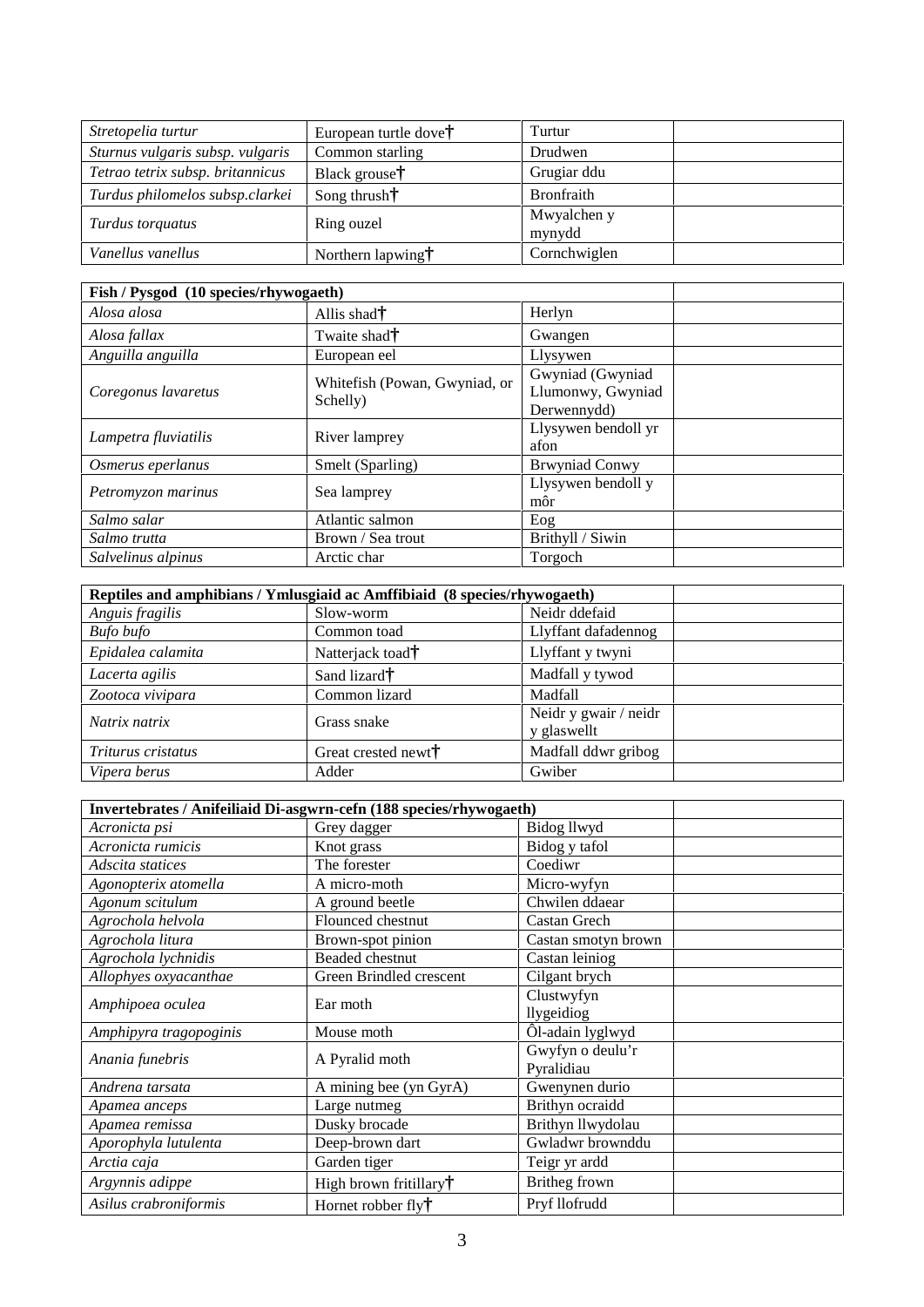| Asteroscopus sphinx           | The sprawler                                  | Cwcwll bwaog                 |  |
|-------------------------------|-----------------------------------------------|------------------------------|--|
| Atethmia centrago             | Centre-barred sallow                          | Melyn yr onnen               |  |
| Austropotamobius pallipes     | White-clawed freshwater<br>$crayfish\ddagger$ | Cimwch d r croyw             |  |
| Bembidion quadripustulatum    | A ground beetle                               | Chwilen ddaear               |  |
| <b>Bembidion</b> testaceum    | A ground beetle†                              | Chwilen ddaear               |  |
| <b>Bidessus minutissimus</b>  | A diving beetle†                              | Chwilen blymio               |  |
|                               | Dark brocade                                  | Pali tywyll                  |  |
| Blepharita adusta             |                                               |                              |  |
| Boloria euphrosyne            | Pearl-bordered fritillary <sup>†</sup>        | Britheg berlog               |  |
| Boloria selene                | Small pearl-bordered<br>fritillary            | Britheg berlog fach          |  |
| <b>Bombus</b> humilis         | Brown-banded carder-bee†                      | Cardwenynen<br>lwydfrown     |  |
| <b>Bombus</b> muscorum        | Moss carder-bee                               | Cardwenynen y<br>mwsogl      |  |
| <b>Bombus</b> ruderarius      | Red-shanked carder-bee                        | Cardwenynen<br>goesgoch      |  |
| <b>Bombus</b> ruderatus       | Large garden bumblebee                        | Gwenynen bwm yr<br>ardd      |  |
| Bombus sylvarum               | Shrill carder-bee <sup>†</sup>                | Cardwenynen feinlais         |  |
| Brachylomia viminalis         | Minor shoulder-knot                           | Gwargwlwm bach               |  |
|                               |                                               | Coch y mis bach              |  |
| Brachyptera putata            | Northern February red†                        | (math o bryf cerrig)         |  |
| Calosoma inquisitor           | A ground beetle                               | Chwilen ddaear               |  |
| Carabus monilis               | A ground beetle                               | Chwilen ddaear               |  |
| Caradrina morpheus            | Mottled rustic                                | Gwladwr brith                |  |
| Celaena haworthii             | Haworth's minor                               | Gwyfyn plu'r<br>gweunydd     |  |
| Celaena leucostigma           | The crescent                                  | Clustwyfyn cilgantog         |  |
| Chesias legatella             | The streak                                    | Rhesen y banadl              |  |
| Chesias rufata                | Broom-tip                                     | Rhesen gam                   |  |
| Chiasmia clathrata            | Latticed heath                                | Seffyr delltog               |  |
| Chlaenius tristis             | A ground beetle                               | Chwilen ddaear<br>lwydaidd   |  |
| Chrysis fulgida               | A ruby-tailed wasp                            | Cacynen gynffon<br>ruddem    |  |
| Cicindela hybrida             | A tiger beetle†                               | Chwilen deigr<br>groesryw    |  |
| Cliorismia rustica            | A Stiletto-fly†                               | Pryf pigfain                 |  |
| Coenagrion mercuriale         | Southern damselfly <sup>†</sup>               | Mursen Penfro                |  |
|                               |                                               | Gweirlöyn bach y             |  |
| Coenonympha pamphilus         | Small heath                                   | waun                         |  |
| Coenonympha tullia            | Large heath                                   | Gweirlöyn mawr y<br>waun     |  |
| Cosmia diffinis               | White-spotted pinion†                         | Llwyfwyfyn brith             |  |
| Cossus cossus                 | Goat moth                                     | Gwyfyn drewllyd              |  |
| Cryptocephalus decemmaculatus | A leaf beetle / Ten spotted<br>beetle         | Chwilen ddail ddeg<br>smotyn |  |
| Cupido minimus                | Small blue                                    | Glesyn bach                  |  |
| Cyclophora pendularia         | Dingy mocha                                   | Moca tywyll                  |  |
| Cylindera germanica           | A tiger beetle†                               | Chwilen deigr                |  |
| Cymatophorima diluta          | Oak lutestring                                | Tant y derw                  |  |
| Dasypolia templi              | <b>Brindled</b> ochre                         | Cwcwll melynaidd             |  |
| Diarsia rubi                  | Small square-spot                             | Smotyn sgwâr bach            |  |
| Diloba caeruleocephala        | Figure of eight                               | Crwbach ffigwr wyth          |  |
| Dipoena inornata              | A Comb-footed spider                          | Copyn/corryn coes            |  |
|                               |                                               | gribog                       |  |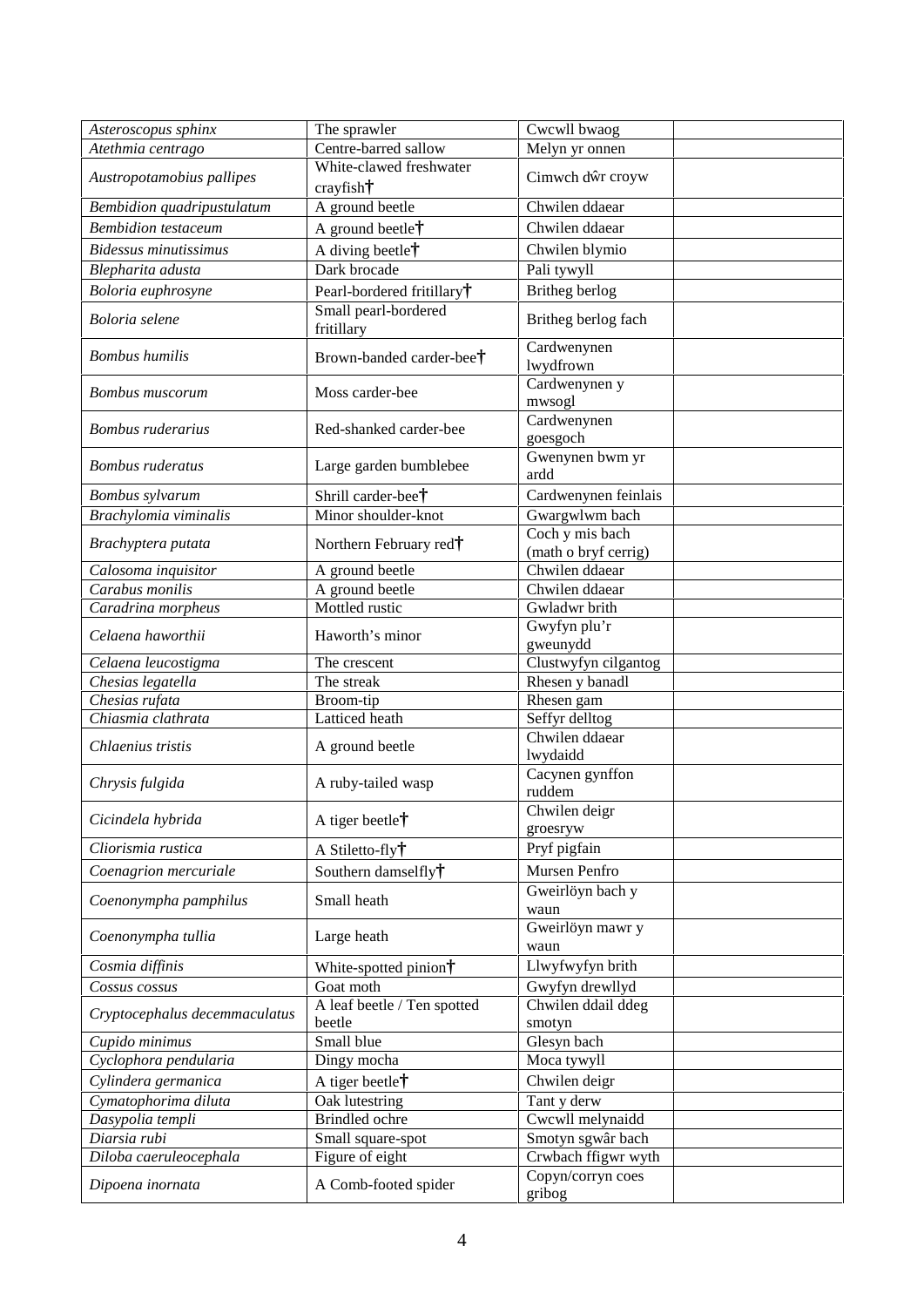| Dolomedes plantarius     | Fen raft spider†                     | Corryn rafftio'r ffen |                   |
|--------------------------|--------------------------------------|-----------------------|-------------------|
| Donacia aquatica         | A reed beetle                        | Chwilen gyrs          |                   |
| Donacia bicolora         | A reed beetle                        | Chwilen gyrs          |                   |
| Ecliptopera silaceata    | Small phoenix                        | Ffenics bach          |                   |
| Empis limata             | A dance fly                          | Pryf dawnsio          |                   |
| Ennomos erosaria         | September thorn                      | Carpiog Medi          |                   |
| Ennomos fuscantaria      | Dusky thorn                          | Carpiog tywyll        |                   |
| Ennomos quercinaria      | August thorn                         | Carpiog Awst          |                   |
| Entephria caesiata       | Grey mountain carpet                 | Brychan llwyd y       |                   |
|                          |                                      | mynydd                |                   |
| Epirrhoe galiata         | Galium carpet                        | Brychan y friwydd     |                   |
| Erigone welchi           | A money-spider                       | Copyn lwcus           |                   |
| Eriopygodes imbecilia    | The silurian                         | Gwyfyn Gwent          |                   |
| Erynnis tages            | Dingy skipper                        | Y gwibiwr llwyd       |                   |
| Eucera longicornis       | Long-horned Bee                      | Gwenynen gorniog      |                   |
| Eugnorisma glareosa      | Autumnal rustic                      | Gwladwr yr hydref     |                   |
| Eulithis mellinata       | The spinach                          | Brychan cyrens        |                   |
| Eurodryas aurinia        | Marsh fritillary <sup>†</sup>        | Britheg y gor         |                   |
| Eustroma reticulatum     | Netted carpet moth <sup>†</sup>      | Brychan rhwydog       |                   |
| Euxoa nigricans          | Garden dart                          | Dart y gerddi         |                   |
| Euxoa tritici            | White-line dart                      | Dart gwynresog        | Added SG6 item 13 |
| Formicoxenus nitidulus   | Shining guest ant                    | Morgrugyn gwestai     |                   |
|                          |                                      | gloyw                 |                   |
| Graphiphora augur        | Double dart                          | Dart deunod           |                   |
| Gryllotalpa gryllotalpa  | Mole cricket                         | Cricsyn y tes         |                   |
| Hagenella clathrata      | A caddis fly (yn gyra)               | Pryf gwellt delltog   |                   |
| Haplodrassus dalmatensis | A spider                             | Copyn/corryn          |                   |
| Harpalus melancholicus   | A ground beetle                      | Chwilen ddaear        |                   |
| Heliophobus reticulata   | Bordered gothic?                     | Rhwyll ymylog         |                   |
| Hemaris tityus           | Narrow-bordered bee hawk-            | Gwalchwyfyn           |                   |
|                          | $\text{month}^+$                     | gwenynaidd ymyl gul   |                   |
| Hemistola chrysoprasaria | Small emerald                        | Emrallt barf yr hen r |                   |
| Hepialus humuli          | Ghost moth                           | Chwimwyfyn rhithiol   |                   |
| Hipparchia semele        | Grayling                             | Gweirlöyn llwyd       |                   |
| Hoplodrina blanda        | The rustic                           | Llwyd llyfn           |                   |
| Hydraecia micacea        | Rosy rustic                          | Gwladwr gwridog       |                   |
|                          |                                      | Chwilen-blymio        |                   |
|                          |                                      | ariannaidd leiaf      |                   |
| Hydrochara caraboides    | Lesser silver water beetle $\dagger$ | (Gwell: chwilen       |                   |
|                          |                                      | blymio ariannaidd     |                   |
|                          |                                      | fach)                 |                   |
| Hydroporus rufifrons     | A diving beetle†                     | Chwilen blymio        |                   |
| Idea contiguaria         | Weaver's wave                        | Ton Gwynedd           |                   |
| Idaea dilutaria          | Silky wave <sup>†</sup>              | Ton sidan             |                   |
| Idiocera sexguttata      | A cranefly                           | Pryf teiliwr chwe     |                   |
|                          |                                      | smotyn                |                   |
| Isogenus nubecula        | A stonefly                           | Pryf cerrig           |                   |
| Jodia croceago           | Orange upperwing†                    | Uwchadain oren        |                   |
| Lampronia capitella      | Currant shoot-borer                  | Tyllwr egin cwrens    |                   |
| Lasiommata megera        | Wall brown                           | Gweirlöyn y cloddiau  |                   |
| Leptidea sinapis         | Wood white                           | Gwyn y coed           |                   |
| Limenitis camilla        | White admiral                        | Mantell wen           |                   |
| Lipsothrix errans        | A cranefly <sup>†</sup>              | Pryf teiliwr crwydrol |                   |
| Lipsothrix nervosa       | A cranefly <sup>†</sup>              | Pryf teiliwr gïeuog   |                   |
| Lipsothrix nigristigma   | A cranefly                           | Pryf teiliwr smotyn   |                   |
|                          |                                      | du                    |                   |
| Lophopus crystallinus    | A freshwater bryozoan                | Bryosoad d r croyw    |                   |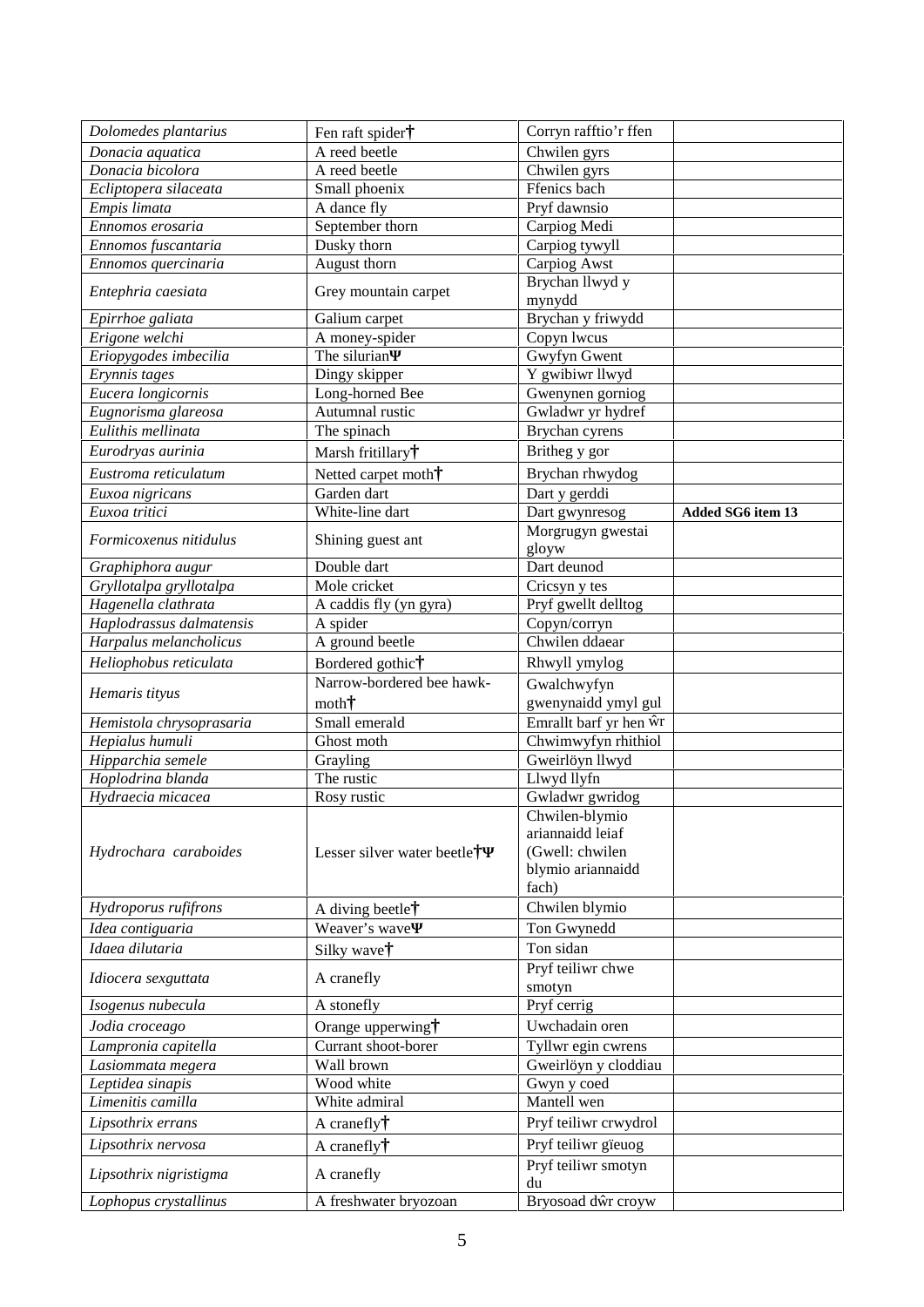| Lucanus cervus                  | Stag beetle†                         | Chwilen gorniog             |                   |
|---------------------------------|--------------------------------------|-----------------------------|-------------------|
| Lycia hirtaria                  | <b>Brindled</b> beauty               | Rhisglyn brith              |                   |
| Lycia zonaria subsp. britannica | Belted beauty <sup>†</sup>           | Rhisglyn y morfa            |                   |
| Macaria wauaria                 | V moth                               | Seffyr y ffyrch             |                   |
| Malacosoma neustria             | The lackey                           | Gwaswyfyn                   |                   |
|                                 |                                      | Misglen berlog yr           |                   |
| Margaritifera margaritifera     | Freshwater pearl mussel <sup>†</sup> | afon                        |                   |
| Mecopisthes peusi               | A money spider                       | Corryn lwcus                |                   |
| Meioneta mollis                 | A money spider                       | Corryn lwcus                |                   |
| Melanchra persicariae           | Dot moth                             | Gwyfyn dotiog               |                   |
| Melanchra pisi                  | Broom moth                           | Gwyfyn y banadl             |                   |
| Melanthia procellata            | Pretty chalk carpet                  | Brychan hardd y<br>calch    |                   |
| Meloe proscarabaeus             | An oil-beetle                        | Chwilen olew                |                   |
| Meloe rugosus                   | An oil-beetle                        | Chwilen olew                |                   |
| Meloe violaceus                 | An oil-beetle                        | Chwilen olew                |                   |
| Meotica anglica                 | A rove beetle†                       | Chwilen grwydr              |                   |
| Mesoligia literosa              | Rosy minor                           | Corrach gwridog             |                   |
| Minoa murinata                  | Drab looper                          | Dolennwr llwydfelyn         |                   |
| Monocephalus castaneipes        | A money spider                       | Corryn lwcus                |                   |
| Mythimna comma                  | Shoulder-striped wainscot            | Gwensgod gwar<br>rhesog     |                   |
|                                 |                                      |                             |                   |
| Myxas glutinosa                 | Glutinous snail†                     | Malwen ludiog               |                   |
| Nemapogon picarella             | A micro-moth                         | Micro-wyfyn                 |                   |
| Nematopogon magna               | A micro-moth                         | Micro-wyfyn<br>Gwybedyn Mai |                   |
| Nigrobaetis niger               | Iron blue mayfly                     | haearnlas                   |                   |
| Noctua orbona                   | Lunar yellow underwing†              | Isadain felen loerol        |                   |
| Notioscopus sarcinatus          | A money spider                       | Corryn lwcus                |                   |
| $\overline{O}$ chthebius poweri | A water beetle                       | Chwilen dd r                |                   |
| Odontomyia hydroleon            | A soldier fly <sup>†</sup>           | Pryf soldiwr                |                   |
| Odynerus melanocephalus         | A mason-wasp                         | Saerbicwnen benddu          |                   |
| Omphiscola glabra               | Mud snail                            | Malwen y llaid              |                   |
| Orthonama vittata               | Oblique carpet                       | Brychan lletraws            |                   |
| Orthosia gracilis               | Powdered quaker                      | Crynwr llychlyd             |                   |
| Osmia parietina                 | A mason bee <sup>†</sup>             | Saerwenynen                 |                   |
| Osmia xanthomelana              | A mason bee <sup>†</sup>             | Saerwenynen                 |                   |
| Panagaeus cruxmajor             | A ground beetle $\dagger$            | Chwilen ddaear              |                   |
| Pelurga comitata                | Dark spinach                         | Brychan y wermod            |                   |
| Perizoma albulata subsp.        |                                      |                             |                   |
| albulata                        | Grass rivulet                        | Gwregys y gwair             |                   |
| Philodromus fallax              | A running crab-spider                | Cranc-gorryn y tywod        |                   |
| Phyllonorycter sagitella        | A micro-moth                         | Micro-wyfyn                 |                   |
| Pisidium tenuilineatum          | Fine-lined pea mussel <sup>†</sup>   | Misglen rhesi main          |                   |
| Plebejus argus                  | Silver-studded blue <sup>†</sup>     | Glesyn serennog             |                   |
| Polia bombycina                 | Pale shining brown <sup>†</sup>      | Gwyfyn arennau<br>disglair  |                   |
| Potamanthus luteus              | A mayfly                             | Gwybedyn Mai                |                   |
| Pseudanodonta complanata        | Depressed river mussel <sup>†</sup>  | Misglen yr afon<br>bantiog  |                   |
| Pyrausta sanguinalis            | A pyralid moth                       | Perl coch ac aur            |                   |
| Pyrgus malvae                   | Grizzled skipper                     | Gwibiwr brith               |                   |
| Rhabdomastix japonica           | A cranefly                           | Pryf teiliwr                |                   |
| Rheumaptera hastata             | Argent and sable <sup>†</sup>        | Brychan du a gwyn           |                   |
| Rhizedra lutosa                 | Large wainscot                       | Gwelltwyfyn mawr            | Added SG6 item 13 |
| Saaristoa firma                 | A money spider                       | Corryn lwcus                |                   |
|                                 |                                      |                             |                   |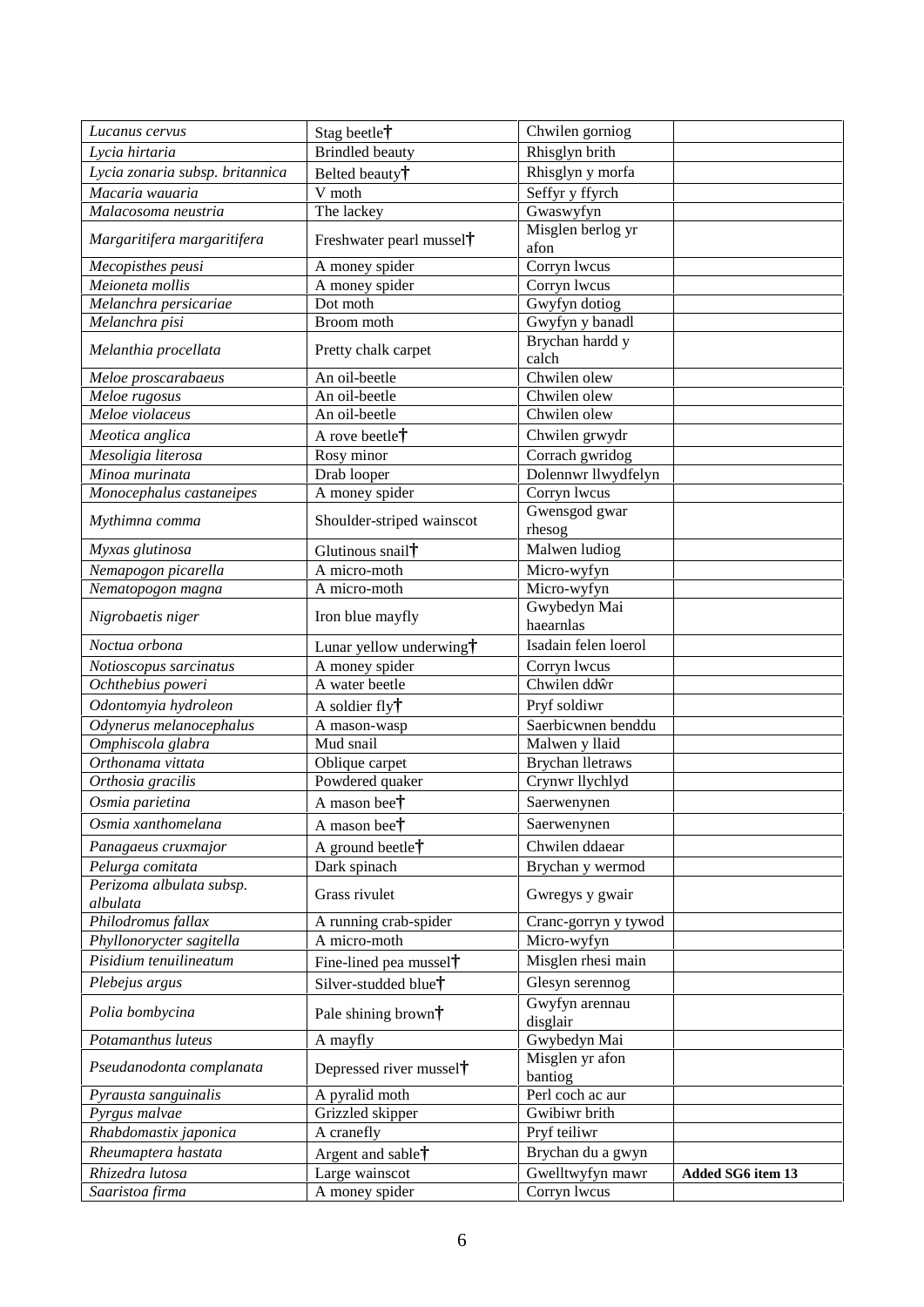| Sabra harpagula           | Scarce hook tip                                                                                                                                                                                                                                                                                                                                                                                               | Bachadain brin               |
|---------------------------|---------------------------------------------------------------------------------------------------------------------------------------------------------------------------------------------------------------------------------------------------------------------------------------------------------------------------------------------------------------------------------------------------------------|------------------------------|
| Satyrium w-album          | White letter hairstreak                                                                                                                                                                                                                                                                                                                                                                                       | Brithribin wen               |
| Scopula marginepunctata   | Mullein wave                                                                                                                                                                                                                                                                                                                                                                                                  | Ton arfor                    |
| Scotopteryx bipunctaria   | Chalk carpet                                                                                                                                                                                                                                                                                                                                                                                                  | Brychan y calch              |
| Scotopteryx chenopodiata  | Shaded broad-bar                                                                                                                                                                                                                                                                                                                                                                                              | Rhesen lydan dywyll          |
| Sitticus caricis          | A jumping spider                                                                                                                                                                                                                                                                                                                                                                                              | Corryn neidio                |
| Spilosoma lubricipeda     |                                                                                                                                                                                                                                                                                                                                                                                                               | Ermin gwyn                   |
| Spilosoma luteum          |                                                                                                                                                                                                                                                                                                                                                                                                               | Ermin llwydfelyn             |
| Stilbia anomala           | The anomalous                                                                                                                                                                                                                                                                                                                                                                                                 | Llwyd gloyw                  |
| Synanthedon scoliaeformis | Welsh clearwing†                                                                                                                                                                                                                                                                                                                                                                                              | Cliradain Gymreig            |
| Synaptus filiformis       | Hairy click beetle†                                                                                                                                                                                                                                                                                                                                                                                           | Chwilen glec flewog          |
| Thecla betulae            | Brown hairstreak†                                                                                                                                                                                                                                                                                                                                                                                             | Brithribin brown             |
| Thinobius newberyi        | A rove beetle†                                                                                                                                                                                                                                                                                                                                                                                                | Chwilen grwydr               |
| Tholera cespitis          |                                                                                                                                                                                                                                                                                                                                                                                                               | Rhwyll y crawcwellt          |
| Tholera decimalis         |                                                                                                                                                                                                                                                                                                                                                                                                               | Rhwyll bluog                 |
| Timandra comae            | White ermine<br>Buff ermine<br>Hedge rustic<br>Feathered gothic<br>Blood-vein<br>Pale eggar<br>The cinnabar<br>Narrow-mouthed whorl snail*<br>Geyer's whorl snail <sup>†</sup><br>Desmoulin's whorl snail <sup>†</sup><br>Oak Hook-tip<br>Dusky-lemon sallow<br>The sallow<br>Red carpet<br>Dark-barred twin-spot carpet<br>Heath rustic<br>Ashworth's rustic<br>Neglected rustic<br>Sword-grass <sup>†</sup> | Gwyfyn gwythïen              |
|                           |                                                                                                                                                                                                                                                                                                                                                                                                               | goch                         |
| Trichiura crataegi        |                                                                                                                                                                                                                                                                                                                                                                                                               | Wylun gwelw                  |
| Tyria jacobaeae           |                                                                                                                                                                                                                                                                                                                                                                                                               | Teigr y benfelen             |
| Vertigo angustior         |                                                                                                                                                                                                                                                                                                                                                                                                               | Malwen droellog geg          |
|                           |                                                                                                                                                                                                                                                                                                                                                                                                               | gul                          |
| Vertigo geyeri            |                                                                                                                                                                                                                                                                                                                                                                                                               | Malwen droellog              |
|                           |                                                                                                                                                                                                                                                                                                                                                                                                               | Geyer                        |
| Vertigo moulinsiana       |                                                                                                                                                                                                                                                                                                                                                                                                               | Malwen droellog              |
|                           |                                                                                                                                                                                                                                                                                                                                                                                                               | Desmoulin                    |
| Watsonalla binaria        |                                                                                                                                                                                                                                                                                                                                                                                                               | Bachadain y derw             |
| Xanthia gilvago           |                                                                                                                                                                                                                                                                                                                                                                                                               | Melyn y llwyf                |
| Xanthia icteritia         |                                                                                                                                                                                                                                                                                                                                                                                                               | Melyn penfelyn               |
| Xanthorhoe decoloraria    |                                                                                                                                                                                                                                                                                                                                                                                                               | Brychan coch                 |
| Xanthorhoe ferrugata      |                                                                                                                                                                                                                                                                                                                                                                                                               | Brychan deusmotiog<br>tywyll |
| Xestia agathina           |                                                                                                                                                                                                                                                                                                                                                                                                               | Clai'r rhos                  |
| Xestia ashworthii         |                                                                                                                                                                                                                                                                                                                                                                                                               | Gwladwr Cymreig              |
| Xestia castanea           |                                                                                                                                                                                                                                                                                                                                                                                                               | Clai'r waun                  |
| Xylena exsoleta           |                                                                                                                                                                                                                                                                                                                                                                                                               | Cleddwyfyn cyffredin         |

| Vascular plants / Planhigion fasgwlaidd (77 species and 1 Hieracium sp. Group/77<br>rhywogaeth ac 1 gr p Hieracium) |                              |                                |                                                |
|---------------------------------------------------------------------------------------------------------------------|------------------------------|--------------------------------|------------------------------------------------|
| Artemisia campestris subsp.<br>maritima                                                                             | Field wormwood               | Y feidiog ddi-sawr             |                                                |
| Asparagus prostratus                                                                                                | Wild asparagus <sup>†</sup>  | Merllys gorweddol              |                                                |
| Asplenium trichomanes subsp.<br>pachyrachis                                                                         | A maidenhair spleenwort      | Duegredynen gwallt<br>y forwyn |                                                |
| <b>Blysmus</b> compressus                                                                                           | Flat-sedge                   | Corsfrwynen arw                |                                                |
| Bupleurum tenuissimum                                                                                               | Slender Hare`s-ear           | Paladr trwyddo<br>eiddilddail  |                                                |
| Campanula patula                                                                                                    | Spreading bellflower†        | Clychlys ymledol               |                                                |
| Carex divisa                                                                                                        | Divided sedge                | Hesgen ranedig                 |                                                |
| Centaurea cyanus                                                                                                    | Cornflower                   | Glas yr d                      |                                                |
| Centaurium scilloides                                                                                               | Perennial centaury           | Canrhi barhaol                 |                                                |
| Cephalanthera longifolia                                                                                            | Narrow-leaved<br>Helleborine | Caldrist gulddail              |                                                |
| Cerastium nigrescens<br>(=Cerastium arcticum)                                                                       | Arctic mouse-ear             | Clust-y-llygoden<br>ogleddol   | <b>Taxonomic revision</b><br>SG13 <sup>1</sup> |
| Chamaemelum nobile                                                                                                  | Chamomile <sup>†</sup>       | Camri                          |                                                |
| Cicendia filiformis                                                                                                 | Yellow centaury              | Canrhi felen eiddil            |                                                |
| Clinopodium acinos                                                                                                  | Basil thyme                  | Brenhinllys y maes             |                                                |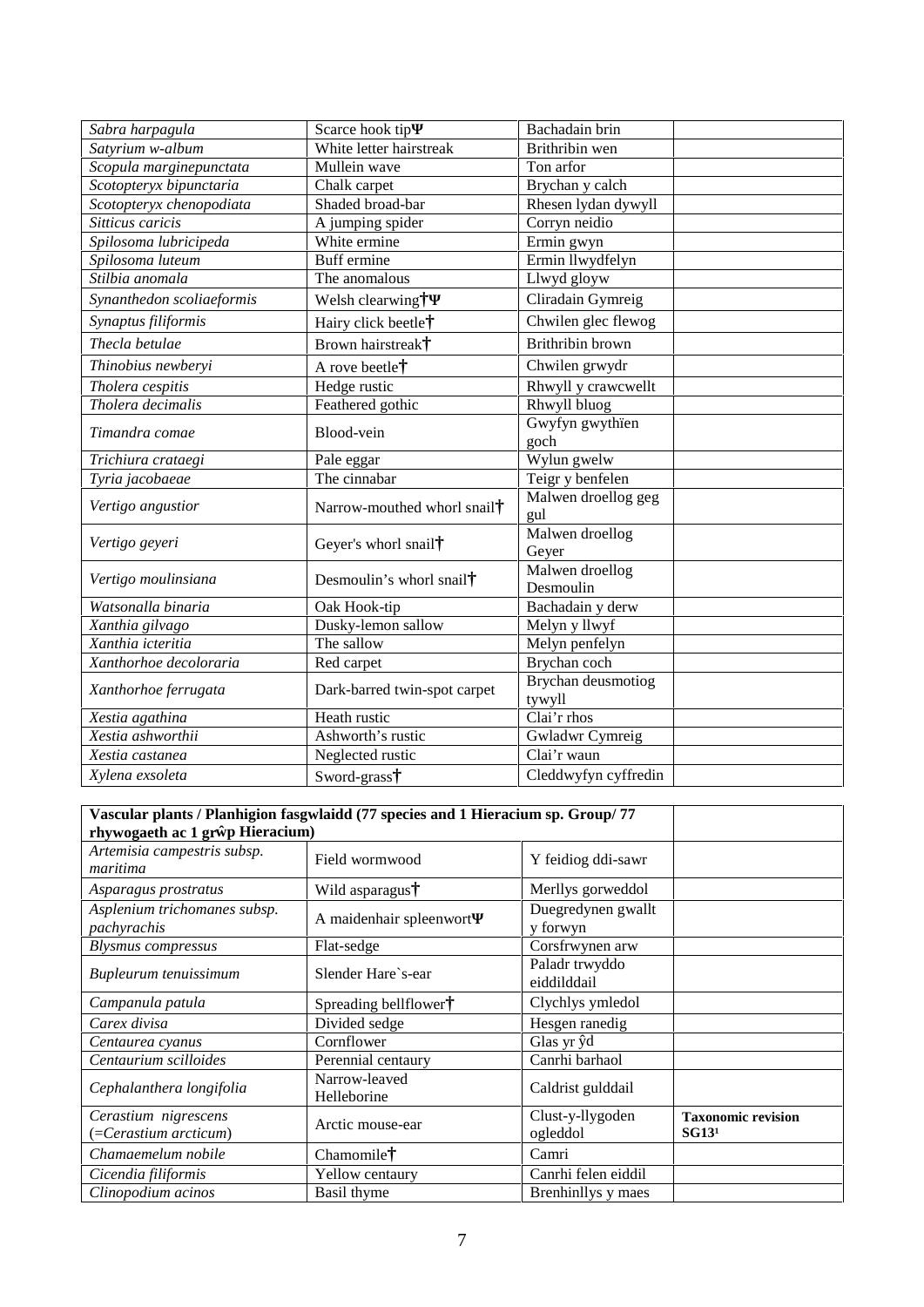| Cotoneaster cambricus                                                                                                                                                   | Wild cotoneaster†                 | Cotoneaster y                            |                                                   |
|-------------------------------------------------------------------------------------------------------------------------------------------------------------------------|-----------------------------------|------------------------------------------|---------------------------------------------------|
|                                                                                                                                                                         |                                   | Gogarth                                  |                                                   |
| Dactylorhiza purpurella var.<br>cambrensis (=Dactylorhiza<br>purpurella subsp. cambrensis)                                                                              | A Marsh orchid                    | Tegeirian y gors                         | <b>Taxonomic revision</b><br>$SG$ $131$           |
| Dactylorhiza viridis                                                                                                                                                    | Frog orchid                       | Tegeirian y broga                        |                                                   |
| Dianthus armeria                                                                                                                                                        | Deptford pink <sup>†</sup>        | Penigan y porfeydd                       |                                                   |
| Euphrasia cambrica                                                                                                                                                      | An eyebright <sup>†</sup>         | Effros Cymreig                           |                                                   |
| Euphrasia officinalis subsp.                                                                                                                                            |                                   |                                          |                                                   |
| anglica (=Euphrasia anglica)                                                                                                                                            | Glandular eyebright               | <b>Effros Lloegr</b>                     | <b>Taxonomic revision</b><br>SG 13 <sup>1</sup>   |
| Euphrasia ostenfeldii                                                                                                                                                   | An eyebright                      | Effros Ostenfeld                         |                                                   |
| Euphrasia pseudokerneri                                                                                                                                                 | Chalk eyebright                   | Effros y calch                           |                                                   |
| Euphrasia rivularis                                                                                                                                                     | An eyebright <sup>†</sup>         | Effros y nant                            |                                                   |
| Euphrasia officinalis subsp. monticola<br>(=Euphrasia rostkoviana subsp.<br>montana)                                                                                    | An eyebright                      | Effros                                   | <b>Taxonomic revision</b><br>$SG$ $131$           |
| Fumaria purpurea                                                                                                                                                        | Purple ramping-fumitory $\dagger$ | Mwg y ddaear<br>glasgoch                 |                                                   |
| Galeopsis angustifolia                                                                                                                                                  | Red hemp-nettle†                  | Y Benboeth gulddail                      |                                                   |
| Galeopsis segetum                                                                                                                                                       | Downy hemp-nettle                 | Y Benboeth                               |                                                   |
| Galeopsis speciosa                                                                                                                                                      | Large-flowered hemp-nettle        | Y Benboeth amryliw                       |                                                   |
| Gentianella anglica                                                                                                                                                     | Early gentian                     | Crwynllys cynnar                         |                                                   |
| Gentianella campestris                                                                                                                                                  | Field gentian†                    | Crwynllys y maes                         |                                                   |
| Gentianella uliginosa                                                                                                                                                   | Dune gentian†                     | Crwynllys Cymreig                        |                                                   |
| Gymnadena borealis                                                                                                                                                      | Northern fragrant orchid          | Tegeirian pêr<br>gogleddol               |                                                   |
| Gymnadena conopsea                                                                                                                                                      | Fragrant orchid                   | Tegeirian pêr                            |                                                   |
| Gymnadena densiflora                                                                                                                                                    | Marsh fragrant orchid             | Tegeirian pêr y gors                     |                                                   |
| Hammerbya paludosa                                                                                                                                                      | Bog orchid                        | Tegeirian bach y gors                    |                                                   |
| Hieracium spp.:<br>Hieracium angustatiforme<br>Hieracium breconicola<br>Hieracium reticulum<br>Hieracium radyrense<br>Hieracium snowdoniense<br>Hieracium subminutidens | 6 threatened endemic species      | 6 rhywogaeth<br>endemig dan<br>fygythiad |                                                   |
| Hordeum marinum                                                                                                                                                         | Sea barley                        | Haidd y morfa                            |                                                   |
| Hypopitys monotropa<br>$( = Monotropa hypothesis)$                                                                                                                      | Yellow bird`s-nest                | Cytwf                                    | <b>Taxonomic revision</b><br>SG 13 G <sup>1</sup> |
| Hypopitys monotropa subsp<br>hypophegea (=Monotropa<br>hypopitys subsp hypophegea)                                                                                      | A bird's-nest                     | Cytwf                                    | <b>Taxonomic revision</b><br>$SG$ 13 $G1$         |
| Hypopitys monotropa subsp<br>monotropa (=Monotropa hypopitys<br>subsp hypopitys)                                                                                        | A bird`s-nest                     | Cytwf                                    | <b>Taxonomic revision</b><br>SG 13 G <sup>1</sup> |
| Juniperus communis                                                                                                                                                      | Juniper <sup>†</sup>              | Merywen                                  |                                                   |
| Juniperus communis subsp.<br>hemisphaerica                                                                                                                              | A juniper                         | Merywen                                  |                                                   |
| Liparis loeselii                                                                                                                                                        | Fen orchid†                       | Gefell-lys y fignen                      |                                                   |
| Luronium natans                                                                                                                                                         | Floating water plantain†          | D r-lyriad nofiadwy                      |                                                   |
| Lycopodiella inundata                                                                                                                                                   | Marsh clubmoss <sup>†</sup>       | Cnwp-fwsogl y gors                       |                                                   |
| Lycopodium clavatum                                                                                                                                                     | Stag's-horn clubmoss              | Cnwp-fwsogl corn<br>carw                 |                                                   |
| Matthiola sinuata                                                                                                                                                       | Sea stock                         | Murwyll arfor                            |                                                   |
| Melittis melissophyllum                                                                                                                                                 | <b>Bastard</b> balm               | gwenynog                                 |                                                   |
| Mentha pulegium                                                                                                                                                         | Pennyroyal <sup>†</sup>           | <b>Brymlys</b>                           |                                                   |
| Neotinea ustulata                                                                                                                                                       | Burnt orchid                      | Tegeirian llosg                          |                                                   |
| Oenanthe fistulosa                                                                                                                                                      | Tubular water-dropwort            | Cegiden bibellaidd                       |                                                   |
|                                                                                                                                                                         |                                   |                                          |                                                   |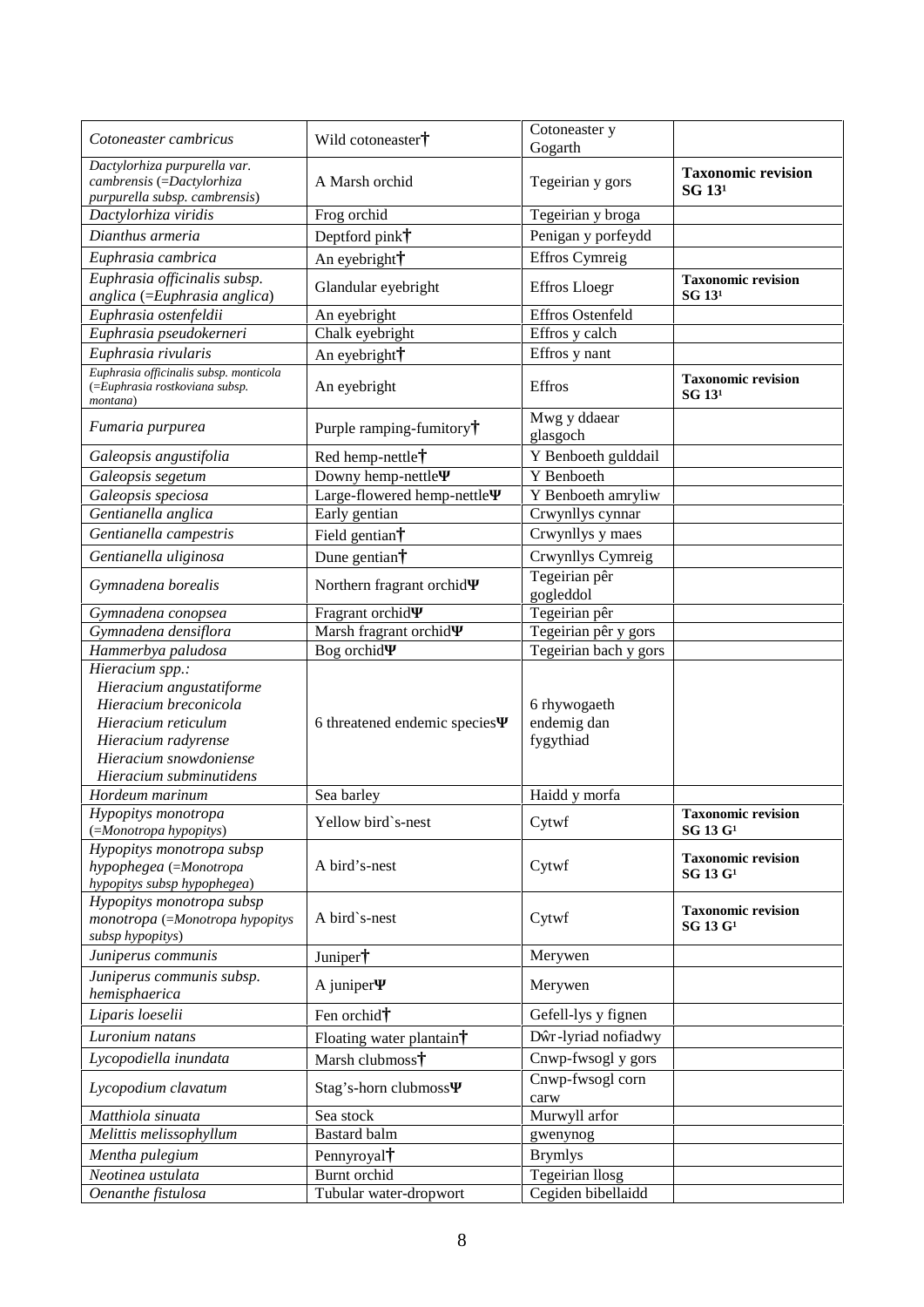| Ophrys insectifera                  | Fly orchid                             | Tegeirian y clêr              |
|-------------------------------------|----------------------------------------|-------------------------------|
| Pilularia globulifera               | Pillwort <sup>†</sup>                  | Pelenllys                     |
| Platanthera bifolia                 | Lesser butterfly-orchid                | Tegeirian<br>llydanwyrdd bach |
| Poa glauca                          | Glaucous meadow-grass                  | Gweunwellt llwydlas           |
| Polystichum lonchitis               | Holly-fern                             | Rhedynen gelyn                |
| Potamogeton compressus              | Grass-wrack pondweed†                  | Dyfrllys camleswellt          |
| Potentilla rupestris                | Rock cinquefoil†                       | Pumnalen y graig              |
| Pseudorchis albida                  | Small-white orchid                     | Tegeirian bach gwyn           |
| Pulicaria vulgaris                  | Small fleabane                         | Cedowydd                      |
| Ranunculus arvensis                 | Corn buttercup                         | Blodyn-ymenyn yr<br>d         |
| Ranunculus tripartitus              | Three-lobed water-crowfoot†            | Crafanc-y-frân<br>dridarn     |
| Rumex rupestris                     | Shore dock <sup>†</sup>                | Tafolen y traeth              |
| Salsola kali subsp. kali            | Prickly saltwort                       | Helys pigog                   |
| Saxifraga cespitosa                 | Tufted saxifrage                       | Tormaen siobynnog             |
| Scandix pecten-veneris              | Shepherd's needle†                     | Crib Gwener                   |
| Scleranthus annuus                  | Annual knawel                          | Dinodd unflwydd               |
| Scleranthus annuus subsp.<br>annuus | Annual knawel                          | Dinodd unflwydd               |
| Silene gallica                      | Small - flowered catchfly <sup>†</sup> | Gludlys amryliw               |
| Sorbus eminens                      | A whitebeam                            | Cerddinen Mynwy               |
| Sorbus leptophylla                  | A whitebeam                            | Cerddinen Gymreig             |
| Sorbus leyana                       | Ley's whitebeam <sup>†</sup>           | Cerddinen y darren<br>fach    |
| Sorbus minima                       | A whitebeam                            | Cerddinen wen fach            |
| Stellaria palustris                 | Marsh stitchwort                       | Serenllys llwydlas            |
| Trollius europaeus                  | Globe-flower                           | Cronnell                      |
| Vicia orobus                        | Wood bitter-vetch                      | Ffacbysen chwerw              |
| Viola lactea                        | Pale dog-violet                        | Fioled welw                   |
| Woodsia ilvensis                    | Oblong woodsia†                        | Cor-redynen hirgul            |

| Lichens /Cen (67 species and 2 communities) |                                     |                               |  |
|---------------------------------------------|-------------------------------------|-------------------------------|--|
| Anaptychia ciliaris subsp.<br>ciliaris      | A lichen                            | Prysgwydden y coed            |  |
| Arthonia atlantica                          | A lichen                            | Cen                           |  |
| Bacidia circumspecta                        | A lichen                            | Cen                           |  |
| Bacidia incompta                            | A lichen $\dagger$                  | Cen                           |  |
| Biatoridium monasteriense                   | A lichen†                           | Cen                           |  |
| Blarneya hibernica                          | A lichen                            | Cen                           |  |
| Bryoria smithii                             | A lichen $\dagger$                  | Cen                           |  |
| Buellia hyperbolica                         | A lichen                            | Cen                           |  |
| Calicium adspersum                          | A lichen                            | Cen                           |  |
| Caloplaca atroflava                         | A lichen                            | Cen                           |  |
| Caloplaca flavorubescens                    | A lichen                            | Cen                           |  |
| Caloplaca herbidella                        | A lichen                            | Cen                           |  |
| Caloplaca lucifuga                          | A lichen                            | Cen                           |  |
| Caloplaca luteoalba                         | Orange-fruited elm lichen $\dagger$ | Cen llwyfen<br>ffrwythau oren |  |
| Chaenotheca phaeocephala                    | A lichen $\dagger$                  | Cen                           |  |
| Cladonia peziziformis                       | A lichen $\dagger$                  | Cen                           |  |
| Collema dichotomum                          | River-jelly lichen†                 | Cen gwymonaidd yr<br>afon     |  |
| Collema fasciculare                         | A lichen                            | Cen                           |  |
| Collema fragile                             | A lichen                            | Cen                           |  |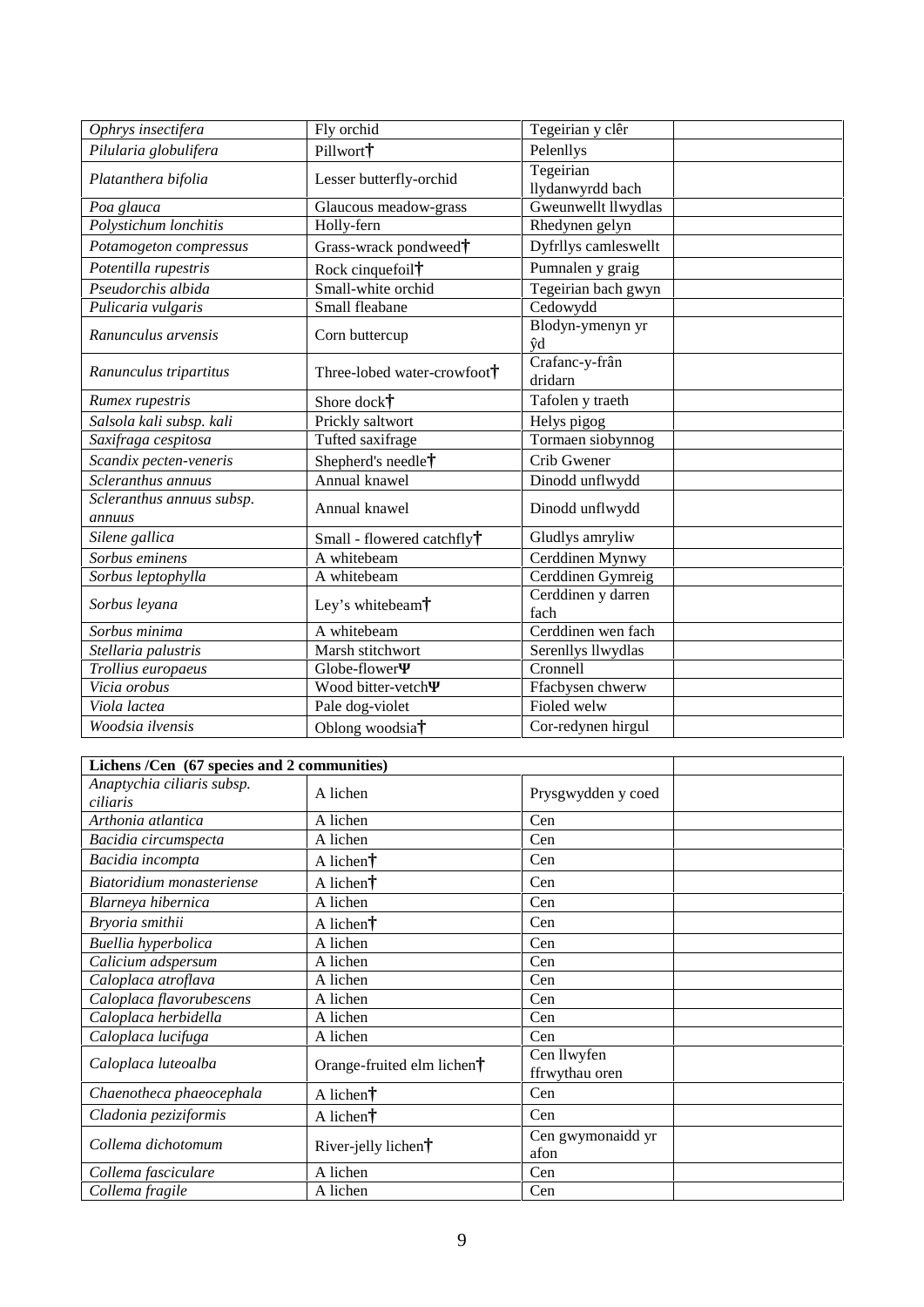| Collema fragrans                                | A lichen                 | Cen                |                           |
|-------------------------------------------------|--------------------------|--------------------|---------------------------|
| $\overline{\mathit{Crypto}}$ lechea carneolutea | A lichen                 | Cen                | Added SG 13 G             |
| Endocarpon adscendens                           | A lichen                 | Cen                |                           |
| Fulgensia fulgens                               | A lichen                 | Wygen y twyni      |                           |
| Fuscopannaria sampaiana                         | A lichen                 | Cen                |                           |
| Gomphillus calycioides                          | A lichen                 | Cen                |                           |
| Graphina pauciloculata                          | A lichen†                | Cen                |                           |
| Gyalecta flotowii                               | A lichen                 | Cafneddgen Flotow  |                           |
| Heterodermia leucomela                          | Ciliate strap-lichen†    | Cen rhuban blewog  |                           |
| Lecania chlorotiza                              | A lichen                 | Cen                |                           |
| Lecanographa amylacea                           | A lichen                 | Cen                |                           |
| Lecanora achariana                              | Tarn lecanora            | Cen llyn mynydd    |                           |
| Lecanora quercicola                             | $\overline{A}$ lichen    | Cen                |                           |
| Lecanora sublivescens                           | A lichen                 | Cen                |                           |
| Leptogium brebissonii                           | A lichen                 | Cen                |                           |
| Leptogium cochleatum                            | A lichen                 | Cen                |                           |
|                                                 |                          | Cymuned o gen      |                           |
| Lobarion community                              | A lichen community       | (Lobarion)         | <b>See Annex 1</b>        |
| Megalospora tuberculosa                         | A lichen                 | Cen                |                           |
| Melaspilea lentiginosa                          | A lichenicolous fungus   | Un o'r ffyngau cen |                           |
|                                                 |                          | Cymuned o gen      |                           |
| Mine site community                             | A lichen community       | (safleoedd         | <b>See Annex 1</b>        |
|                                                 |                          | mwynglawdd)        |                           |
| Opegrapha prosodea                              | A lichen                 | Cen                |                           |
| Parmelina carporrhizans                         | A lichen                 | Cen                | <b>Taxonomic revision</b> |
| [=Parmelina quercina]                           |                          |                    | SG 13 G <sup>3</sup>      |
| Parmeliella testacea                            | A lichen                 | Cen                |                           |
| Parmelinopsis horrescens                        | $\overline{A}$ lichen    | Cen                |                           |
| Parmotrema robustum                             | A lichen                 | Cen                |                           |
| Peltigera venosa                                | A lichen                 | Cen                |                           |
| Pertusaria velata                               | A lichen                 | Cen                |                           |
| Physcia tribacioides                            | Southern grey physcia    | Ffysgia llwyd y de |                           |
| Porina effilata                                 | A lichen                 | Cen                |                           |
| Porina hibernica                                | A lichen                 | Cen                |                           |
| Pseudocyphellaria intricata                     | A lichen                 | Cedennog blawd     |                           |
|                                                 |                          | llwyd              |                           |
| Pseudocyphellaria lacerata                      | Ragged pseudocyphellaria | Cen cedennog       |                           |
|                                                 |                          | llarpiog           |                           |
| Pseudocyphellaria norvegica                     | A lichen†                | Cen                |                           |
| Pyrenula hibernica                              | A lichen                 | Cen                |                           |
| Pyrenula nitida                                 | A lichen                 | Cen                |                           |
| Ramonia chrysophaea                             | A lichen                 | Cen                |                           |
| Ramonia dictyospora                             | A lichen                 | Cen                |                           |
| Rinodina isidioides                             | A lichen                 | Cen                |                           |
| Schismatomma graphidioides                      | A lichen†                | Cen                |                           |
| Stereocaulon delisei                            | A lichen                 | Cen                |                           |
| <b>Stereocaulon</b>                             | A lichen                 | Cen                |                           |
| symphycheilum                                   |                          |                    |                           |
| Sticta canariensis                              | A lichen                 | Pysg-gen glas      |                           |
| Strangospora microhaema                         | A lichen                 | Cen                |                           |
| Strigula stigmatella var.                       | A lichen                 | Cen                |                           |
| stigmatella                                     |                          |                    |                           |
| Synalissa symphorea                             | A lichen                 | Cen                |                           |
| Teloschistes flavicans                          | Golden hair-lichen       | Cen eurwallt       |                           |
| Toninia sedifolia                               | A lichen                 | Cen                |                           |
| Usnea articulata                                | A lichen                 | Brig-far flodeuog  |                           |
| Usnea florida                                   | A lichen                 | Cen                |                           |
| Wadeana dendrographa                            | A lichen                 | Cen                |                           |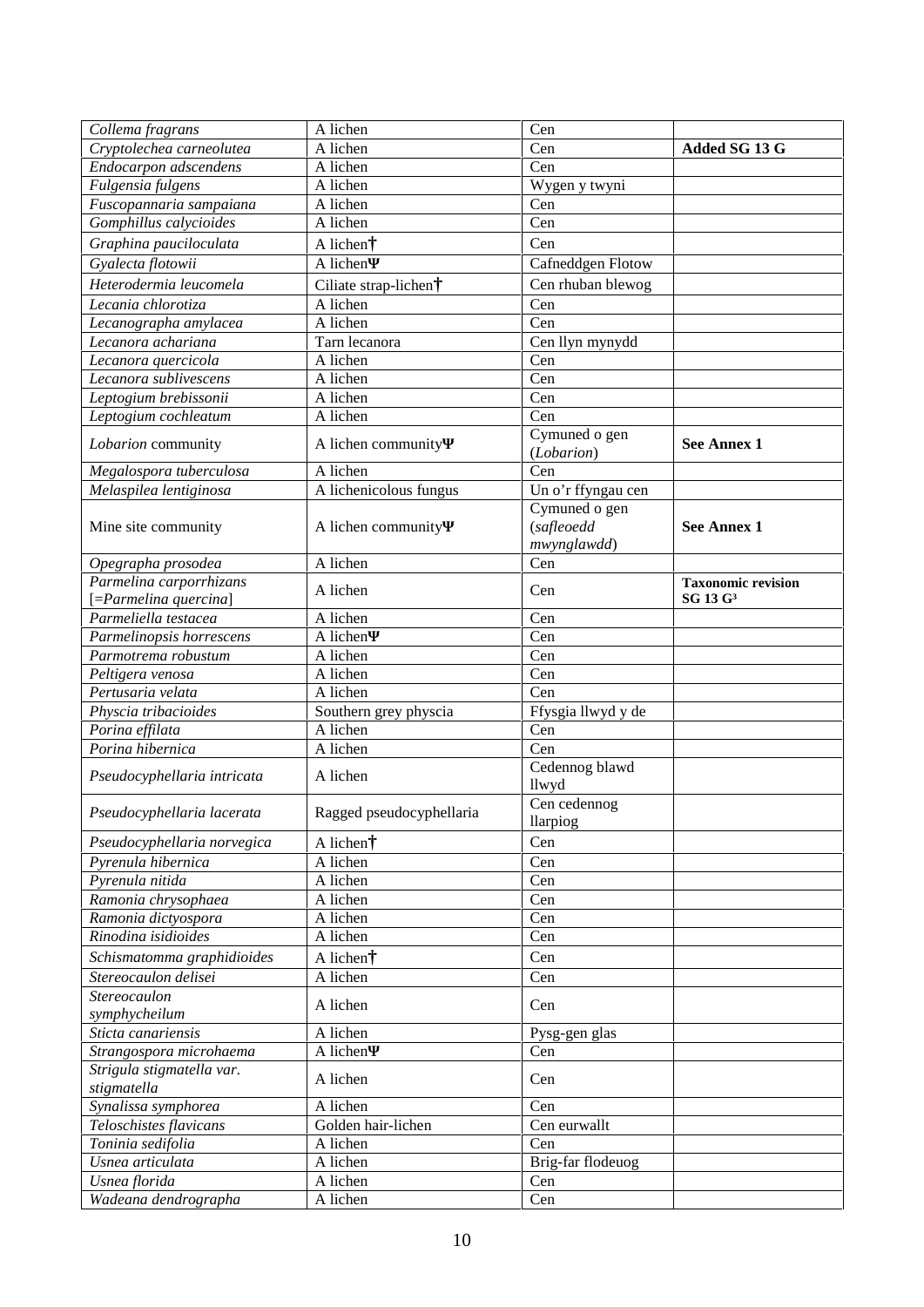| Mosses and liverworts / Mwsoglau a Llysiau'r Afu (52 species and 1assemblage) |                                  |                                  |                                                   |
|-------------------------------------------------------------------------------|----------------------------------|----------------------------------|---------------------------------------------------|
| Anoina rigida                                                                 | Rigid Aloe-moss                  |                                  | Added SG 15 H                                     |
| Anomodon longifolius                                                          | Long-leaved tail-moss†           | Cynffon-fwsogl<br>hirddail       |                                                   |
| Barbilophozia kunzeana                                                        | Bog paw-wort                     | Pawen-fwsogl y gors              |                                                   |
| Bartramia stricta                                                             | Rigid apple-moss                 | Afal-fwsogl                      |                                                   |
|                                                                               |                                  | anystwyth                        |                                                   |
| Bryum calophyllum                                                             | Matted bryum                     | Edeufwsogl<br>cedennog           |                                                   |
| Bryum gemmiparum                                                              | Welsh thread-moss                | Edeufwsogl<br>Cymreig            |                                                   |
| Bryum intermedium                                                             | Many seasoned Thread-moss        |                                  | Added SG 15 H                                     |
| Bryum knowltonii                                                              | Knowlton's thread-moss           | Edeufwsogl Knowlton              |                                                   |
| Bryum marratii                                                                | Baltic bryum                     | Edeufwsogl y Baltig              |                                                   |
| Bryum muehlenbeckii                                                           | Muehlenbeck's Threadmoss         |                                  | Added SG 15 H                                     |
| Bryum warneum                                                                 | Sea bryum†                       | Edeufwsogl arfor                 |                                                   |
| Buxbaumia aphylla                                                             | <b>Brown Shield-moss</b>         |                                  | Added SG 15 H                                     |
| Cephaloziella calyculata                                                      | Entire threadwort                | Llysiau'r afu<br>edafeddog cyfan |                                                   |
| Cephaloziella nicholsonii                                                     | Greater copperwort <sup>†</sup>  | Llysiau'r afu mawr y<br>copr     |                                                   |
| Cephaloziella massalongii                                                     | Lesser Copperwort                |                                  | Added SG 15 H                                     |
| Daltonia splachnoides                                                         | Irish Daltonia                   |                                  | Added SG 13 G                                     |
| Dendrocryphaea lamyana<br>(=Cryphaea lamyana)                                 | Multi-fruited river moss†        | Mwsogl afon aml-<br>ffrwythog    | <b>Taxonomic revision</b><br>SG 13 G <sup>2</sup> |
| Dicranodontium asperulum                                                      | Orange Bow-moss                  |                                  | Added SG 15 H                                     |
| Dicranum undulatum                                                            |                                  | Crafancfwsogl                    | <b>Taxonomic revision</b>                         |
| (=Dicranum bergeri)                                                           | <b>Waved Fork-moss</b>           | tonnog                           | SG 13 G <sup>2</sup>                              |
| Didymodon tomaculosus                                                         | Sausage beard-moss               | Mwsogl barfog<br>cnapiau hirion  |                                                   |
| Ditrichum plumbicola                                                          | Lead-moss†                       | Mwsogl plwm                      |                                                   |
| Ditrichum subulatum                                                           | Awl-leaved ditrichum             | Crafancfwsogl y<br>mynawyd       |                                                   |
| Entosthodon pulchellus<br>(=Funaria pulchella)                                | Pretty cord-moss                 | Rheffynfwsogl hardd              | <b>Taxonomic revision</b><br>SG 13 G <sup>2</sup> |
| Fissidens curvatus                                                            | Portuguese pocket-moss           | Pocedfwsogl<br>Portiwgal         |                                                   |
| Fossombronia fimbriata                                                        | Fragile Frillwort                |                                  | Added SG 15 H                                     |
| Fossombronia foveolata                                                        | Pitted frillwort                 | Crychfwsogl tyllog               |                                                   |
| Grimmia arenaria                                                              | Nodding Donn's Grimmia           |                                  | Added SG 15 H                                     |
| Habrodon perpusillus                                                          | Lesser squirrel-tail moss        | Mwsogl cynffon<br>gwiwer fechan  |                                                   |
| Leiocolea fitzgeraldiae                                                       | <b>Fitzgerald's Notchwort</b>    |                                  | Added SG 15 H                                     |
| Leptodon smithii                                                              | Prince of Wales feather-moss     | Mwsogl<br>(pluenfwsogl Smith)    |                                                   |
| Meesia uliginosa                                                              | <b>Broadnerved Hump-moss</b>     |                                  | Added SG 15 H                                     |
| $\overline{Micromitrium}$ tenerum                                             | <b>Milimetre Moss</b>            |                                  | Added SG 13 G                                     |
| Oceanic Ravine Assemblage                                                     | A Bryophyte Assemblage           | <b>See Annex 1</b>               | Added SG 15 H                                     |
| Orthotrichum obtusifolium                                                     | <b>Blunt leaved Bristle-moss</b> |                                  | Added SG 13 G                                     |
| Orthotrichum pumilum                                                          | <b>Dwarf Bristle-moss</b>        |                                  | Added SG 15 H                                     |
| Pallavicinia lyellii                                                          | Veilwort†                        | Llysiau'r afu<br>gwylaeth y gors |                                                   |
| Paraleptodontium recurvifolium                                                | Drooping leaved Beard-moss       |                                  | Added SG 15 H                                     |
| Petalophyllum ralfsii                                                         | Petalwort <sup>†</sup>           | Llysiau'r afu<br>petalaidd       |                                                   |
| Pseudocalliergon lycopodioides                                                | Large Hookmoss                   |                                  | Added SG 15 H                                     |
| Radula voluta                                                                 | Pale Scalewort                   |                                  | Added SG 15 H                                     |
|                                                                               |                                  |                                  |                                                   |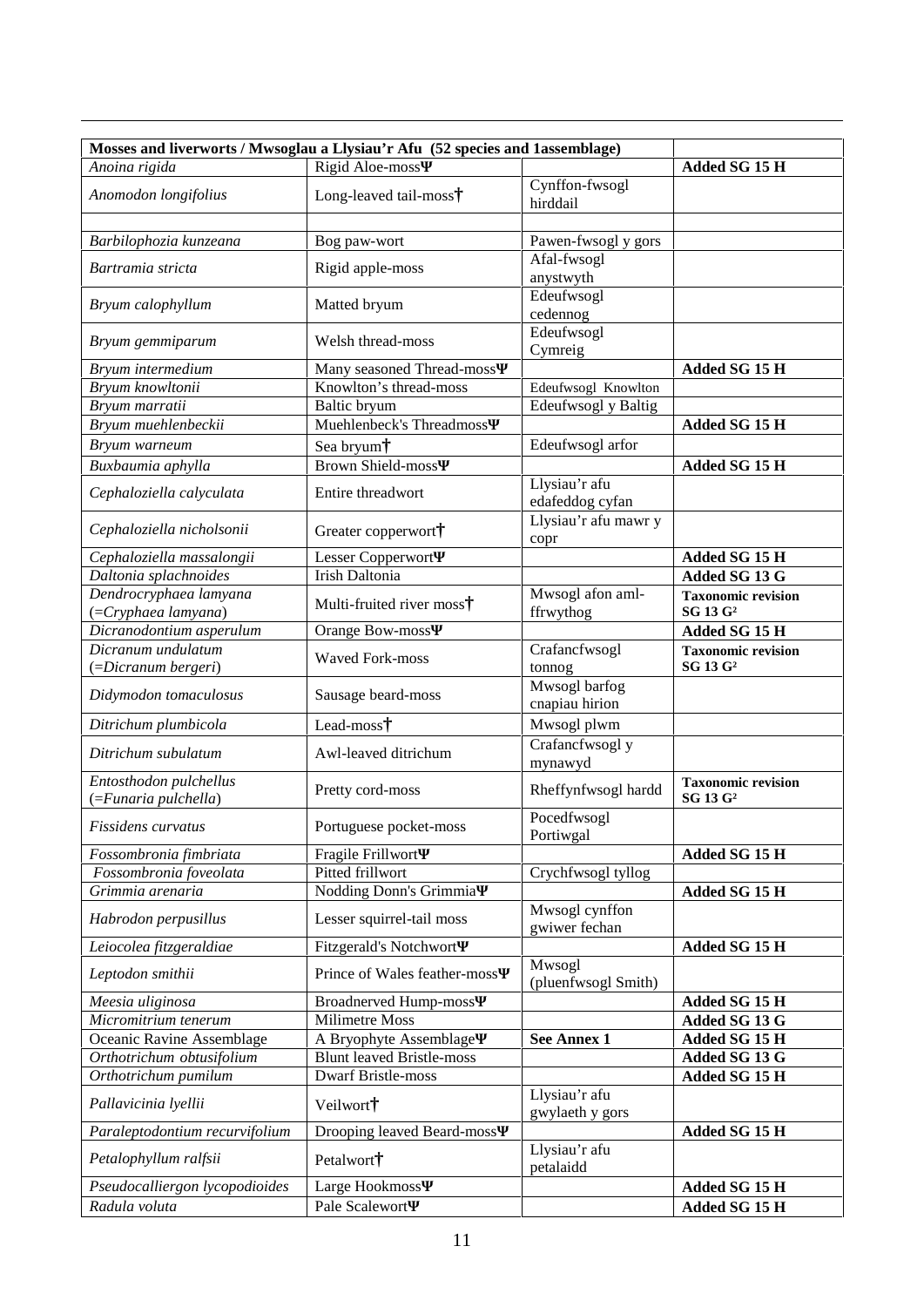| Riccia canaliculata     | Channelled crystalwort             | Llysiau'r afu<br>llabedog rhychog |               |
|-------------------------|------------------------------------|-----------------------------------|---------------|
| Riccia nigrella         | Black crystalwort                  | Llysiau'r afu<br>llabedog du      |               |
| Scopelophila cataractae | Tongue-leafed copper-moss          | Mwsogl copr dail<br>tafod         |               |
| Seligeria oelandica     | Irish Rock-bristle                 |                                   | Added SG 13 G |
| Sematophyllum demissum  | Prostrate Signal-moss <sup>†</sup> |                                   | Added SG 15 H |
| Sphagnum balticum       | Baltic Bog-moss <sup>†</sup>       |                                   | Added SG 13 G |
| Tomentypnum nitens      | <b>Woolly Feather-moss</b>         |                                   | Added SG 15 H |
| Tortula canescens       | Dog Screw-moss                     |                                   | Added SG 15 H |
| Tortula cuneifolia      | Wedge-leaved screw-moss            | Mwsogl troellog dail<br>lletem    |               |
| Tortula wilsonii        | Wilson's pottia                    | Mwsogl troellog<br>Wilson         |               |
| Weissia levieri         | Levier's beardless-moss            | Mwsogl minfoel<br>Levier          |               |
| Weissia multicapsularis | Many-fruited Beardless-moss†       |                                   | Added SG 13 G |
| Weissia squarrosa       | Spreading-leaved                   | Mwsogl minfoel dail               |               |
|                         | beardless-moss                     | atblyg                            |               |

| Fungi / Ffyngau (27 species / rhywogaeth)    |                                        |                                |               |
|----------------------------------------------|----------------------------------------|--------------------------------|---------------|
| Amanita friabilis                            | Fragile amanita                        | Amanita brau                   |               |
| Armillaria ectypa                            | Agaric marsh honey fungus†             | Agarig (ffwng mêl y<br>gors)   |               |
| Chrysomyxa pirolata                          | Wintergreen rust                       | Rhwd glesyn y gaeaf            |               |
| Clavaria zollingeri                          | A fairy club/violet coral <sup>†</sup> | Ffwng cwrel dulas              |               |
| Cotylidia pannosa                            | Woolly rosette                         | Roset manflewog                |               |
| Entoloma bloxamii                            | Big blue pinkgill                      | Tagell binc las fawr           |               |
| Geastrum elegans                             | Elegant earthstar                      | Seren ddaear gain              |               |
| Geoglossum atropurpureum                     | Dark-purple earthtongue                | Tafod daear dulas              |               |
| Hericium erinaceus                           | Bearded tooth fungus†                  | Ffwng draenog pigau<br>hirion  |               |
| Hohenbuehelia culmicola                      | Marram oyster                          | Madarch y moresg               |               |
| Hydnellum concrescens                        | A tooth fungus zoned tooth†            | Ffwng draenog                  |               |
| Hydnellum scrobiculatum                      | A tooth fungus ridged tooth†           | Ffwng draenog                  |               |
| Hydnellum spongiosipes                       | Velvet tooth <sup>†</sup>              | Ffwng draenog<br>melfedaidd    |               |
| Hygrocybe spadicea                           | Date-coloured waxcap date<br>waxcap†   | Cap cwyrog<br>melynddu         |               |
| Hypocreopsis lichenoides                     | Willow gloves                          | Menig llwyfain                 |               |
| Hypocreopsis rhododendri                     |                                        |                                | Added SG 13 G |
| Microglossum olivaceum                       | Olive earthtongue†                     | Tafod daear bach<br>melynwyrdd |               |
| Phellodon confluens                          | A tooth fungus (fused tooth)           | Ffwng draenog                  |               |
| Phellodon melaleucus                         | A tooth fungus (grey tooth)            | Ffwng draenog                  |               |
| Phellodon tomentosus                         | A tooth fungus Woolly tooth            | Ffwng draenog                  |               |
| Phylloporus pelletieri                       | Golden gilled bolete                   | Boled tagellau aur             |               |
| Piptoporus quercinus                         | Oak polypore                           | Ysgwydd y derw                 |               |
| Poronia punctata                             | Nail fungus†                           | Ffwng tail ceffyl<br>mannog    |               |
| Puccinia scorzonerae                         | Scorzonera rust                        | Cawod barf yr afr              |               |
| $\overline{T}$ remellodendropsis<br>tuberosa | Ashen coral                            | Cwrel lludlwyd                 |               |
| Tulostoma melanocyclum                       | Scaly stalkball                        | Twlostoma coes<br>gennog       |               |
| Urocystis colchici                           | Colchicum smut                         | Penddu saffrwm                 |               |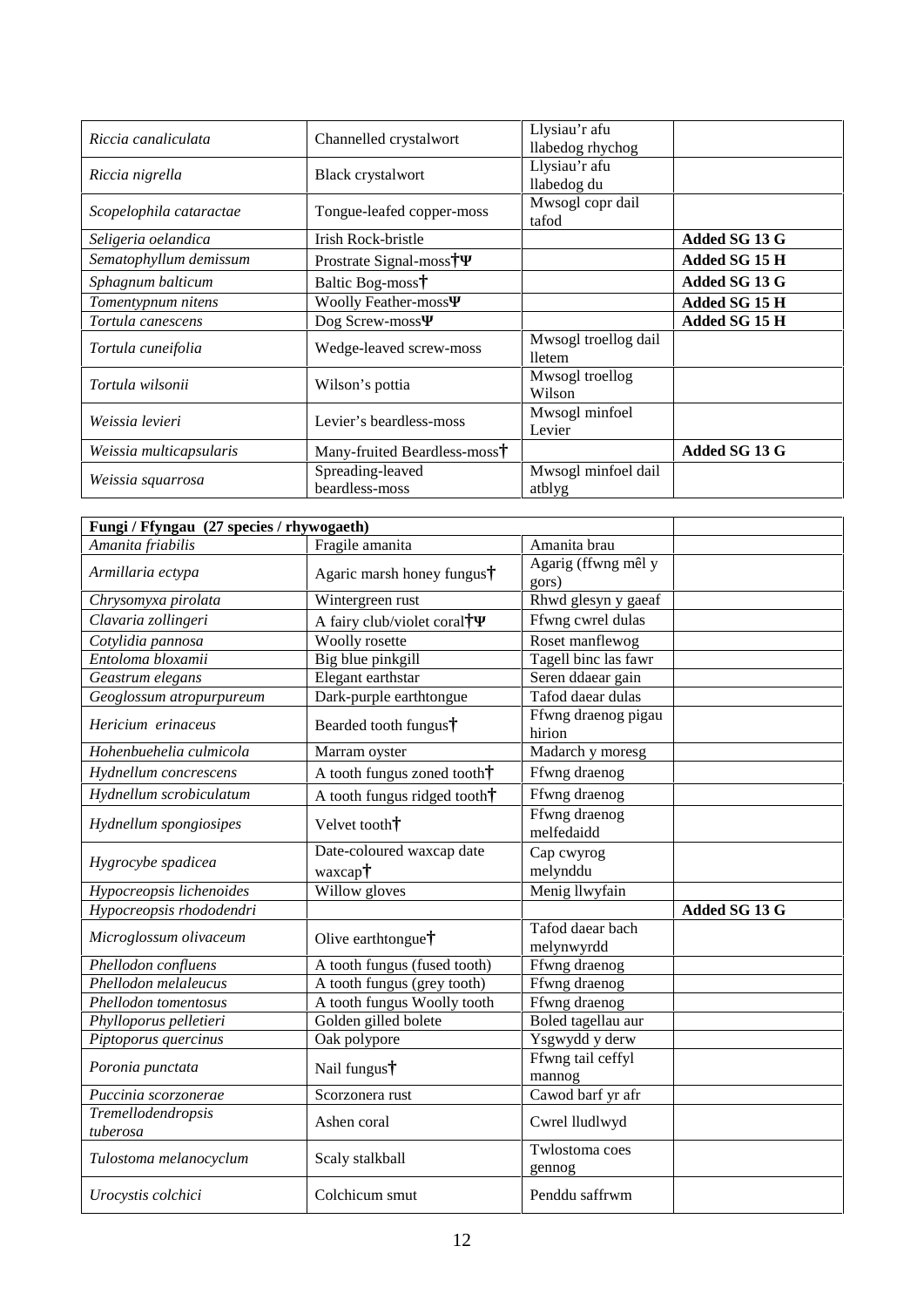| Stoneworts / Rhawn yr ebol (5 rhywogaeth/species) |                                        |                                  |
|---------------------------------------------------|----------------------------------------|----------------------------------|
| Chara baltica                                     | <b>Baltic stonewort</b>                | Rhawn-yr-ebol y Baltig           |
| Chara curta                                       | Lesser bearded stonewort <sup>†</sup>  | Rhawn-yr-ebol<br>barfog          |
| Nitella gracilis                                  | Slender stonewort <sup>†</sup>         | Rhawn-yr-ebol main               |
| Nitella tenuissima                                | Dwarf stonewort <sup>†</sup>           | Rhawn-yr-ebol bach               |
| Nitellopsis obtusa                                | Starry stonewort                       | Rhawn-yr-ebol<br>serennog        |
| Marine/Morol (55 rhywogaeth/species)              |                                        |                                  |
| Alkmaria romijni                                  | Tentacled lagoon worm                  | Llyngyren dentaclog              |
| Ammodytes marinus                                 | Sand-eel                               | Llymrïen                         |
| Anotrichium barbatum                              | Bearded red seaweed <sup>†</sup>       | Gwymon coch barfog               |
| Arctica islandica                                 | Icelandic cyprine or Ocean<br>quahog   | Cocosen fawr                     |
| Atrina fragilis                                   | Fan mussel <sup>†</sup>                | Cragen adain                     |
| Balaenoptera acutorostrata                        | Minke whale <sup>†</sup>               | Morfil pigfain                   |
| Balaenoptera physalus                             | Fin whale <sup>†</sup>                 | Morfil asgellog                  |
|                                                   |                                        | llwyd                            |
| Caretta caretta                                   | Loggerhead turtle†                     | Crwban môr pendew                |
| Cetorhinus maximus                                | Basking shark <sup>†</sup>             | Heulgi                           |
| Clupea harengus                                   | Herring†                               | Pennog                           |
| $\overline{C}$ ruoria cruoriaeformis              | A red seaweed                          | Gwymon coch                      |
| Delphinus delphis                                 | Common dolphin†                        | Dolffin cyffredin                |
| Dermochelys coriacea                              | Leatherback turtle†                    | Crwban môr cefn-<br><b>lledr</b> |
| Dermocorynus montagnei                            | A red seaweed                          | Gwymon coch                      |
| Dipturus batis                                    | Common skate†                          | Morgath                          |
| Edwardsia timida                                  | Burrowing anemone                      | Anenome dyllu                    |
| Eunicella verrucosa                               | Pink sea-fan†                          | Môr-wyntyll binc                 |
| Gadus morhua                                      | Codt                                   | Penfras                          |
| Galeorhinus galeus                                | Tope shark                             | Ci glas                          |
| Globicephala melas                                | Long-finned pilot whale <sup>†</sup>   | Morfil pengrwn                   |
| Grampus griseus                                   | Risso's dolphin†                       | Dolffin Risso                    |
| Haliclystus auricula                              | A stalked jellyfish                    | Slefren goesynnog                |
| Hippocampus guttulatus                            | Long snouted seahorse                  | Morfarch myngog                  |
| Hyperodon ampullatus                              | Northern bottlenose whale <sup>†</sup> | Morfil trwyn potel               |
| Lagenorhynchus acutus                             | Atlantic white-sided dolphin†          | Dolffin ystlyswyn                |
| Lagenorhynchus albirostris                        | White-beaked dolphin†                  | Dolffin pigwyn                   |
| Lamna nasus                                       | Porbeagle shark                        | Corgi môr                        |
| Lithothamnion corallinoides                       | Coral maerl                            | Cramen goch<br>gwrelaidd         |
| Lophius piscatorius                               | Sea monkfish <sup>†</sup>              | Cythraul y môr                   |
| Lucernariopsis campanulata                        | A stalked jellyfish                    | Sglefren fôr<br>goesynnog        |
| Megaptera novaeangliae                            | Humpback whale <sup>†</sup>            | Morfil cefngrwm                  |
| Merlangius merlangus                              | Whiting†                               | Gwyniad môr                      |
| Merluccius merluccius                             | European hake <sup>†</sup>             | Cegddu                           |
| Molva molva                                       | Ling†                                  | Honos                            |
| Orcinus orca                                      | Killer whale <sup>†</sup>              | Lleiddiad, orca                  |
| Ostrea edulis                                     | Native oyster†                         | Wystrysen                        |
|                                                   |                                        | Gwymon cynffon                   |
| Padina pavonica                                   | Peacock's tail                         | paun                             |
| Palinurus elephas                                 | Crayfish, crawfish or spiny            | Cimwch coch                      |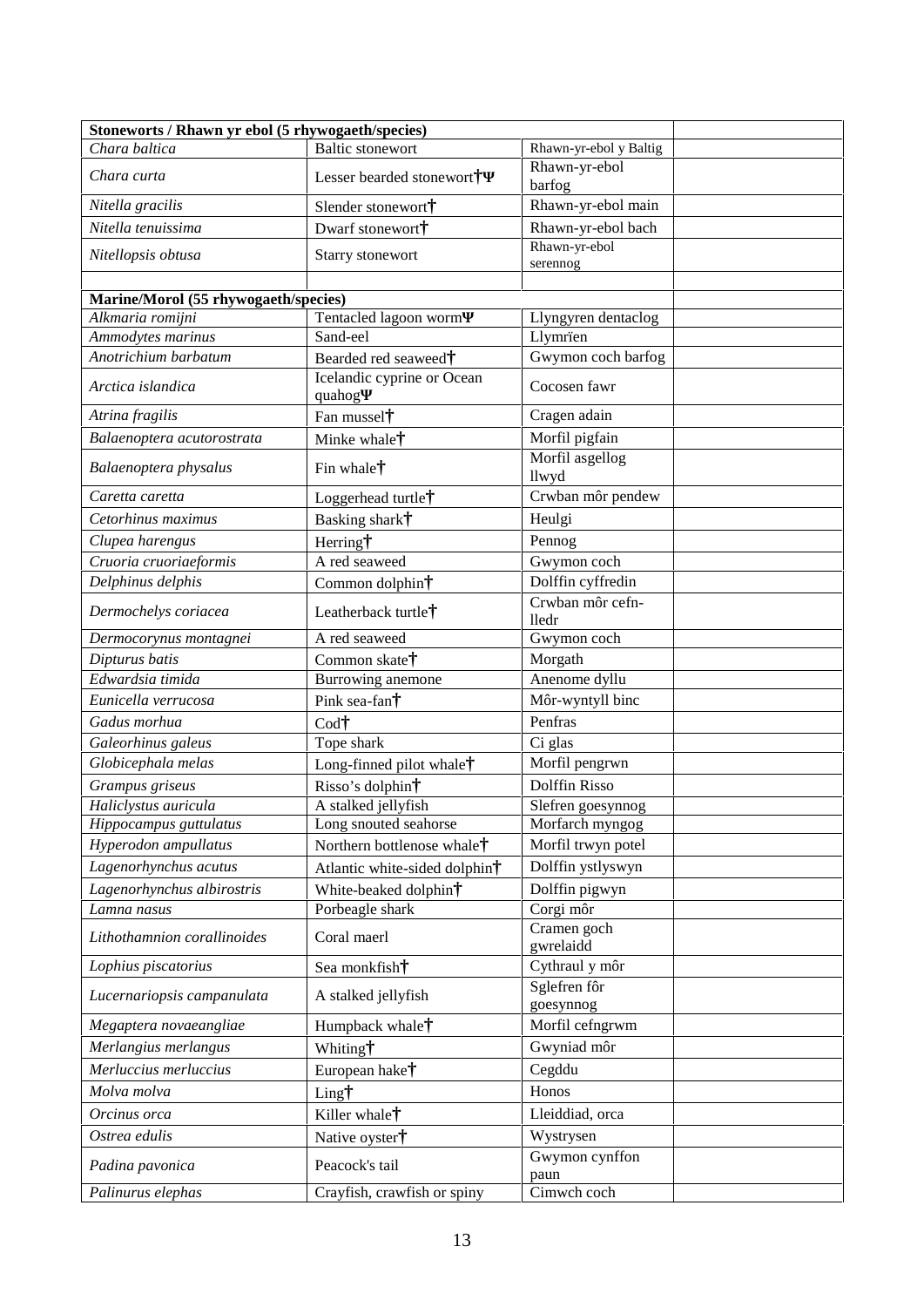|                         | lobster                         |                           |  |
|-------------------------|---------------------------------|---------------------------|--|
| Phocoena phocoena       | Harbour porpoise†               | Llamhidydd                |  |
| Phymatolithon calcareum | Common maerl                    | Cramen goch               |  |
| Pleuronectes platessa   | Plaice†                         | Lleden goch               |  |
| Prionace glauca         | Blue shark                      | Morgi glas                |  |
| Raja brachyura          | <b>Blonde</b> ray               | Morgath felen             |  |
| Raja clavata            | Thornback ray                   | Morgath styds             |  |
| Raja undulata           | Undulate ray                    | Morgath donnog            |  |
| Rostroraja alba         | White or Bottlenosed skate      | Morgath wen               |  |
| Scomber scombrus        | Mackerel <sup>†</sup>           | Macrell                   |  |
| Solea solea             | Sole†                           | Lleden chwithig           |  |
| Squalus acanthias       | Spiny dogfish                   | Ci pigog                  |  |
| Squatina squatina       | Angel shark                     | Maelgi                    |  |
| Stenella coeruleoalba   | Striped dolphin <sup>†</sup>    | Dolffin rhesog            |  |
| Tenellia adspersa       | Lagoon sea slug                 | Môr-wlithen y             |  |
|                         |                                 | morlyn                    |  |
| Trachurus trachurus     | Horse mackerel <sup>†</sup>     | Marchfacrell              |  |
| Tursiops truncatus      | Bottlenose dolphin†             | Dolffin trwyn potel       |  |
| Ziphius cavirostris     | Cuvier's beaked whale $\dagger$ | Morfil gylfinog<br>Cuvier |  |

NB: At present we have standard Welsh names for vertebrates, flowering plants, ferns and conifers. All other names are liable to change as a result of current and ongoing work on Welsh environmental terms and names.

#### References

- <sup>1</sup> Stace, C.A. (2010). New Flora of the British Isles, Third Edition. Cambridge University Press, Cambridge.
- ² Hill, M.O., Blackstock, T.H., Long, D.G. & Rothero, G.P. (2008). A Checklist and Census Catalogue of British and Irish Bryophytes. British Bryological Society, Middlewich.
- ³ Smith, C. W., Aptroot, A., Coppins, B. J., Fletcher, A., Gilbert, O. L., James, P. W., and Wolseley, P.A. (eds.). (2009). The Lichens of Great Britain and Ireland. The British Lichen Society, London.

#### **Annex 1 Section 42 Communities and Assemblages**

#### **Lichens /Cen Communities**

#### **The Lobarion Community**

The following provides some guidance on the identification of the Lobarion lichen community. For fuller details see James, P.W., Hawksworth, D.L., & Rose, F. (1977) *[Lichen Communities in the British](http://www.wales-lichens.org.uk/apprentices/content/lichen-communities-british-isles) [Isles](http://www.wales-lichens.org.uk/apprentices/content/lichen-communities-british-isles)* pages 322-327 in Seward, M.R.D. (Ed.) (1977) Lichen Ecology, Academic Press, London.

When well-developed this is a spectacular community that can include some of the largest foliose lichens. Unfortunately most of its constituent species are highly sensitive to suphur dioxide, acid rain and excessive ammonia levels and many examples of the Lobarion in Wales are now species poor.

The Lobarion is likely to be present on a tree or shrub or any rock face that supports the following:-

#### **Any species** of the genera: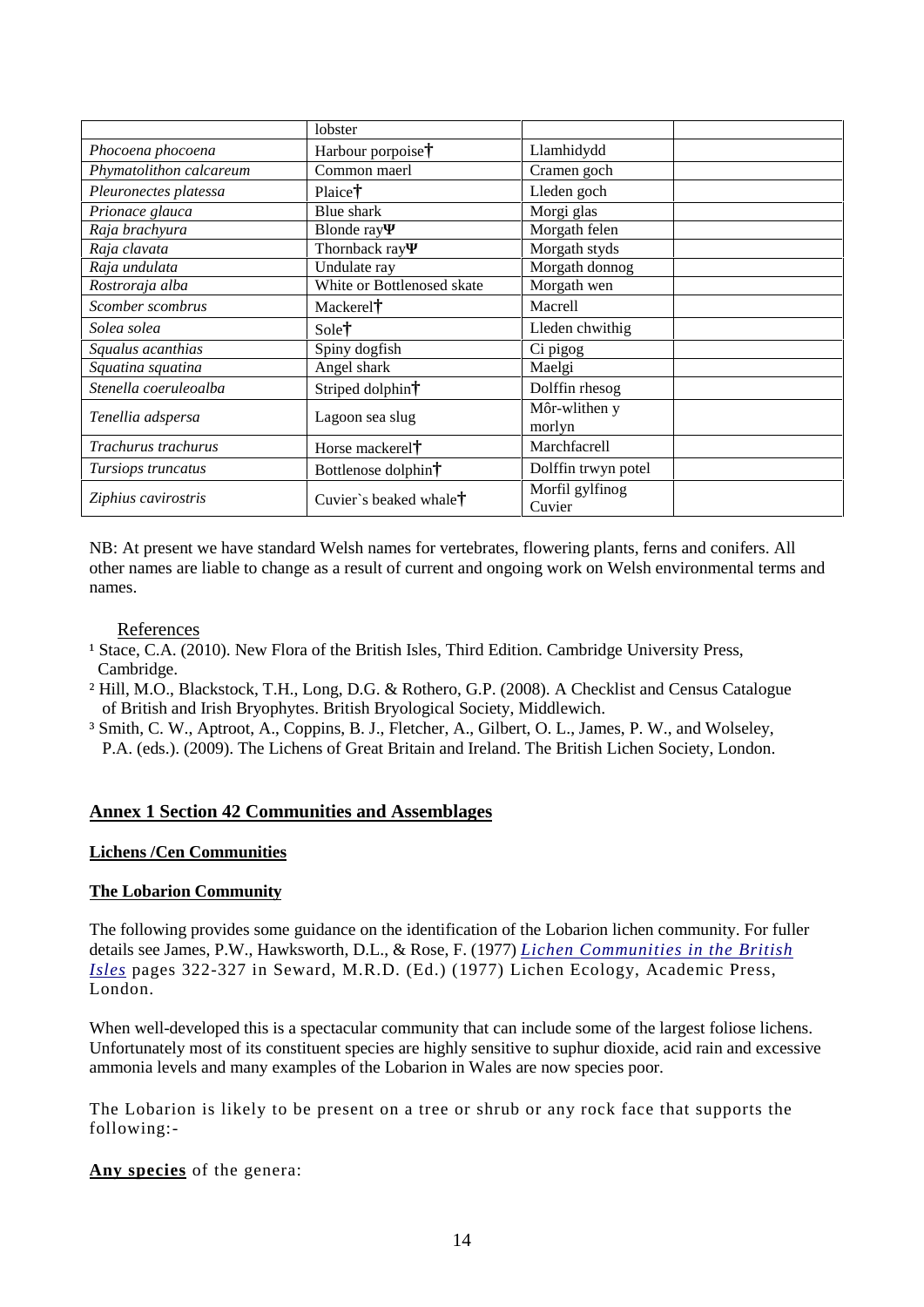| Degelia       | Menegassia | <i>Parmeliella</i> (except <i>Parmeliella parvula –</i> see below) |
|---------------|------------|--------------------------------------------------------------------|
| Fuscopannaria | Nephroma   | Psuedocyphellaria                                                  |
| Heterodermia  | Pannaria   | <i>Sticta</i>                                                      |
| Lobaria       |            |                                                                    |

#### **Any of the following species** (\*=species individually listed in Section 42):

| Agonimia octospora     | Leptogium brebissonii* | Phyllopsora rosei  |
|------------------------|------------------------|--------------------|
| Collema fasciculare*   | Leptogium cochleatum*  | Porina coralloidea |
| Collema furfuraceum    | Pachyphiale carneola   | Porina hibernica*  |
| Gyalecta flotowii*     | Parmotrema crinitum    | Punctelia reddenda |
| Gomphillus calycioides | Peltigera collina      | Thelopsis rubella  |
| Leptogium burgessii    |                        |                    |

#### **Any three of the following species:**

| Acrocordia gemmata     | Leptogium lichenoides   | Opegrapha sorediifera    |
|------------------------|-------------------------|--------------------------|
| Arthonia vinosa        | Leptogium teretiusculum | Parmeliella parvula      |
| Catinaria atropurpurea | Loxospora elatina       | Peltigera horizontalis   |
| Dimerella lutea        | Mycobilimbia pilularis  | Pertusaria hemisphaerica |
|                        | Normandina pulchella    | Thelotrema lepadinum     |

#### **Mine site community (Metallophytes).**

Once Wales probably supported a significant assemblage of lichens associated with natural outcrops of heavy metal-rich rock. Due to the destruction of these outcrops by our mining activities the survival of metallophyte lichens are now almost entirely dependant upon the conservation of old mine sites.

Two special types of lichens are almost completely confined to these sites in Wales:-

**1. Obligate metallophytes**. Those lichens that appear, in some way, to require heavy metals and only occur on heavy metal-rich substrates.

**2. Faculative metallophytes**. Those lichens which can tolerate heavy metals, but can be found elsewhere in sites, without such heavy metals. Most of these species are probably poor competitors but can survive extreme conditions. In Wales, they are mostly confined to metal-rich sites but also occur, for example, on exposed peat on the summit ridges of high mountains.

The following species fall into one or other of these two categories in Wales and any threatened site **supporting more than three of these species** should be subject to a detailed assessment:

| Acarospora sinopica     | Rhizocarpon oederi          |
|-------------------------|-----------------------------|
| Baeomyces placophyllus  | Sarcosagium campestre       |
| Belonia incarnata       | Steinia geophana            |
| Epilichen scabrosus     | Sterocaulon condensatum     |
| Gyalidea subscutellaris | Sterocaulon dactylophyllum  |
| Lecanora epanora        | Stereocaulon delisei        |
| Lecanora gisleriana     | Stereocaulon glareosum      |
| Lecanora handelii       | Stereocaulon leucophaeopsis |
| Lecanora subaurea       | Stereocaulon nanodes        |
| Placopsis lambii        | Sterocaulon pileatum        |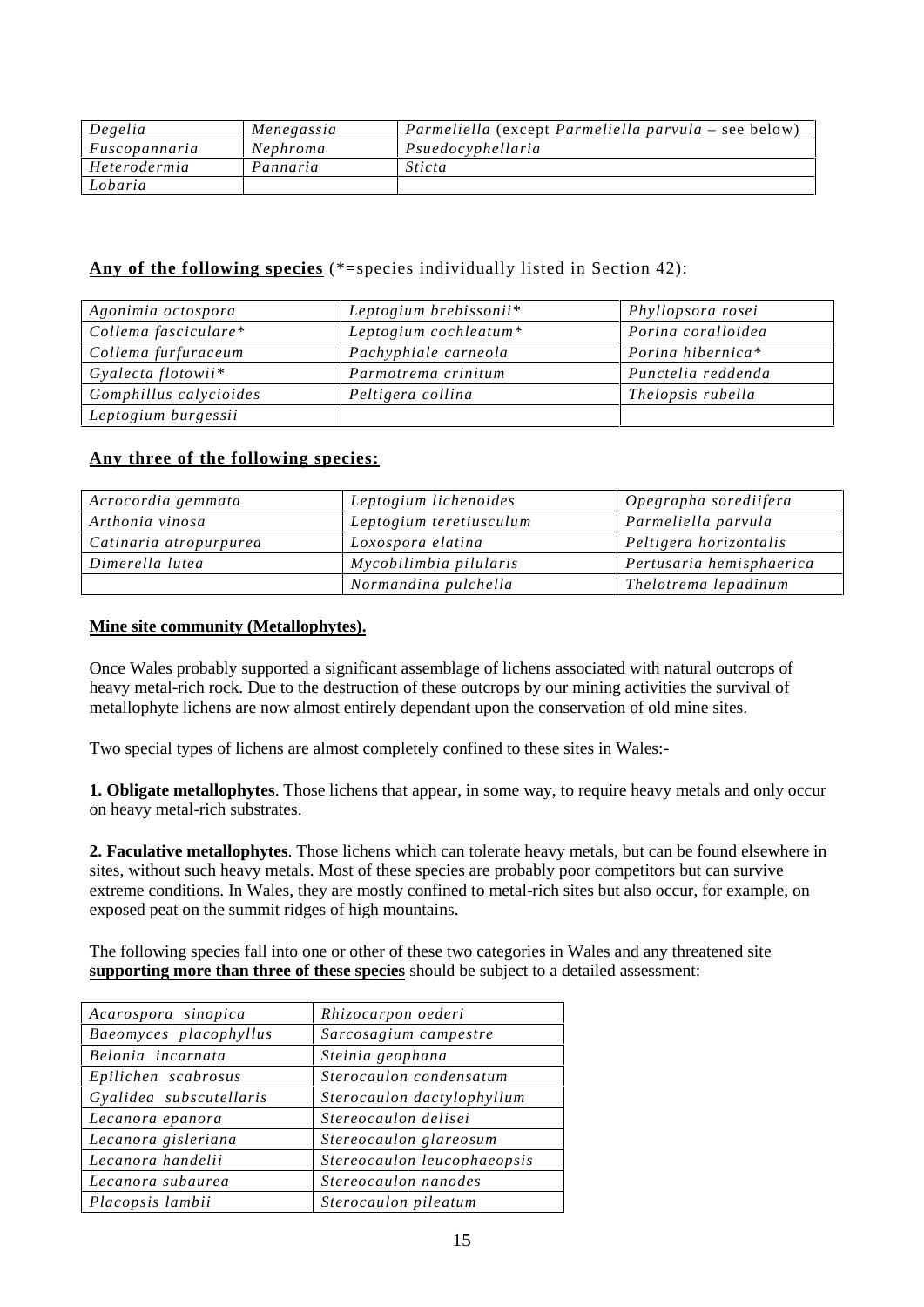| Placynthiella hyporhoda   | Stereocaulon symphycheilium |
|---------------------------|-----------------------------|
| Polyblastia agraria       | Vezdaea spp.                |
| Psilolechia lepraria      |                             |
| Rhizocarpon cinereovirens |                             |
| Rhizocarpon furfurosum    |                             |

### **Mosses and liverworts / Mwsoglau a Llysiau'r Afu**

**The Oceanic Ravine Assemblage** of bryophytes is likely to be present if a site supports:-

| Any one of the following species; *=species individually listed in Section 42 |
|-------------------------------------------------------------------------------|
| Aphanolejeunea microscopica                                                   |
| Campylopus setifolius                                                         |
| Daltonia splachnoides*                                                        |
| Drepanolejeunea hamatifolia                                                   |
| Hageniella micans                                                             |
| Harpalejeunea molleri                                                         |
| Leptoscyphus cuneifolius                                                      |
| Metzgeria leptoneura                                                          |
| Paraleptodontium recurvifolium*                                               |
| Plagiochila exigua                                                            |
| Plagiochila heterophylla                                                      |
| Radula volute*                                                                |
| Sematophyllum demissum*                                                       |

| Three or more of the following species |
|----------------------------------------|
| Adelanthus decipiens                   |
| Andreaea megistospora                  |
| Dicranum scottianum                    |
| Fissidens polyphyllus                  |
| Jubula hutchinsiae                     |
| Lepidozia cupressina                   |
| Lepidozia pearsonii                    |
| Radula aquilegia                       |
| Five or more of the following species  |
| Anastrepta orcadensis                  |
| Colura calyptrifolia                   |
| Douinia ovata                          |
| Heterocladium wulfsbergii              |
| Hygrobiella laxifolia                  |
| Hygrohypnum eugyrium                   |
| Isothecium holtii                      |
| Marchesinia mackaii                    |
| Plagiochila bifaria                    |
| Plagiochila punctata                   |
| Platyhypnidium lusitanicum             |
| Porella pinnata                        |
| Rhabdoweisia crenulata                 |
| Sphenolobopsis pearsonii               |

| <b>Eight or more of the following species</b> |
|-----------------------------------------------|
| Bazzania trilobata                            |
| Fissidens bryoides var. caespitans            |